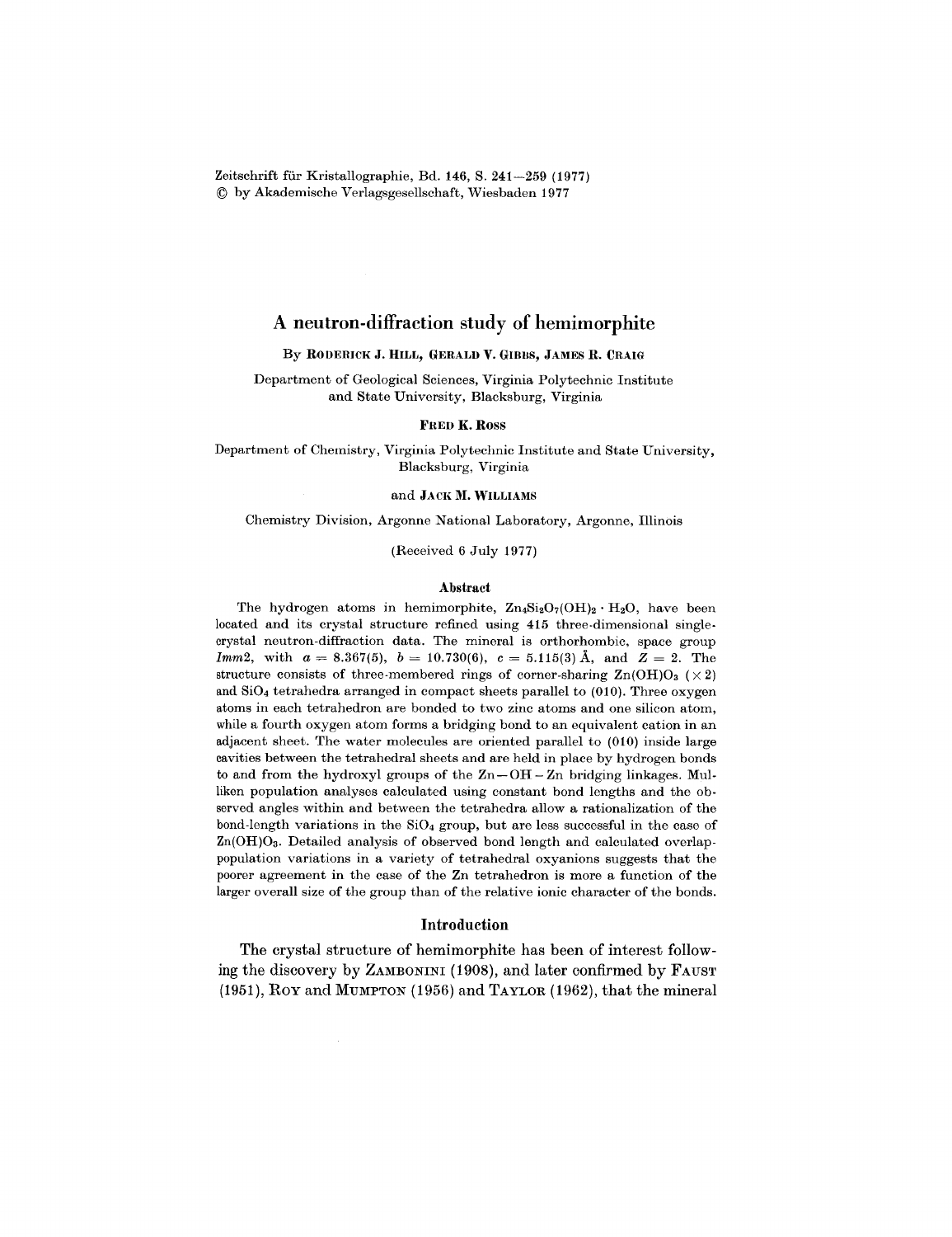dehydrates in two stages. Crystal-structure analyses by ITo and WEST (1932), BARCLAY and Cox (1960) and McDoNALD and CRUICKSHANK (1967) have served to rationalize these dehydration properties by establishing the presence of hydroxyl groups strongly bonded to two zinc atoms, and water molecules located in a series of interconnected cavities parallel to the *c* axis.

The release of water over the temperature range  $400-650$ °C (FAUST, 1951), without disruption of the structure, represents the loss of the  $H<sub>2</sub>O$  molecules, whereas the breakdown of the structure to  $\beta$  Zn<sub>2</sub>SiO<sub>4</sub> at about 740°C is a result of the expulsion of the hydroxyl groups (FAUST, 1951; TAYLOR, 1962).

Although the positions of the non-hydrogen atoms in hemimorphite are known with moderate precision (McDoNALD and CRUICK-SHANK, 1967), the exact location of the hydroxyl and water oxygen atoms, and of course the protons, remains in some doubt. Indeed, McDoNALD and CRUICKSHANK have suggested that the water molecule may be rather free to move inside the cavity and to form hydrogen bonds to a variety of neighbouring oxygen atoms. Since the channels containing the water (and hydroxyl) are parallel to the polar *c* axis of the cell, a study of the mechanism of dehydration of this mineral is of particular interest. Moreover, TAYLOR (1962) has indicated that the product of complete dehydration of hemimorphite shows a marked preferred orientation with preservation of the repeat distance in the c-axis direction. The present neutron-diffraction study was initiated in order to locate the protons associated with the water molecule and hydroxyl group as a preliminary to a detailed x-ray study of the structure as a function of temperature. We also plan to undertake an analysis and comparison of the experimental chargedeformation distribution with theoretical electron-density maps obtained from accurate molecular-orbital theory.

### **Experimental**

The sample selected for data collection was a 31 mg transparent fragment of hemimorphite from Chihuahua, Mexico, displaying well. developed  $\{010\}$  faces, and having approximate dimensions  $1.6 \times 2.6 \times$ 2.1 mm. The crystal was oriented with the  $c$  axis parallel to the  $\varphi$ axis of a fully automated Electronics and Alloys four-circle diffractometer at the CP-5 reactor at Argonne National Laboratory. The unitcell parameters were refined by least-squares methods to give the best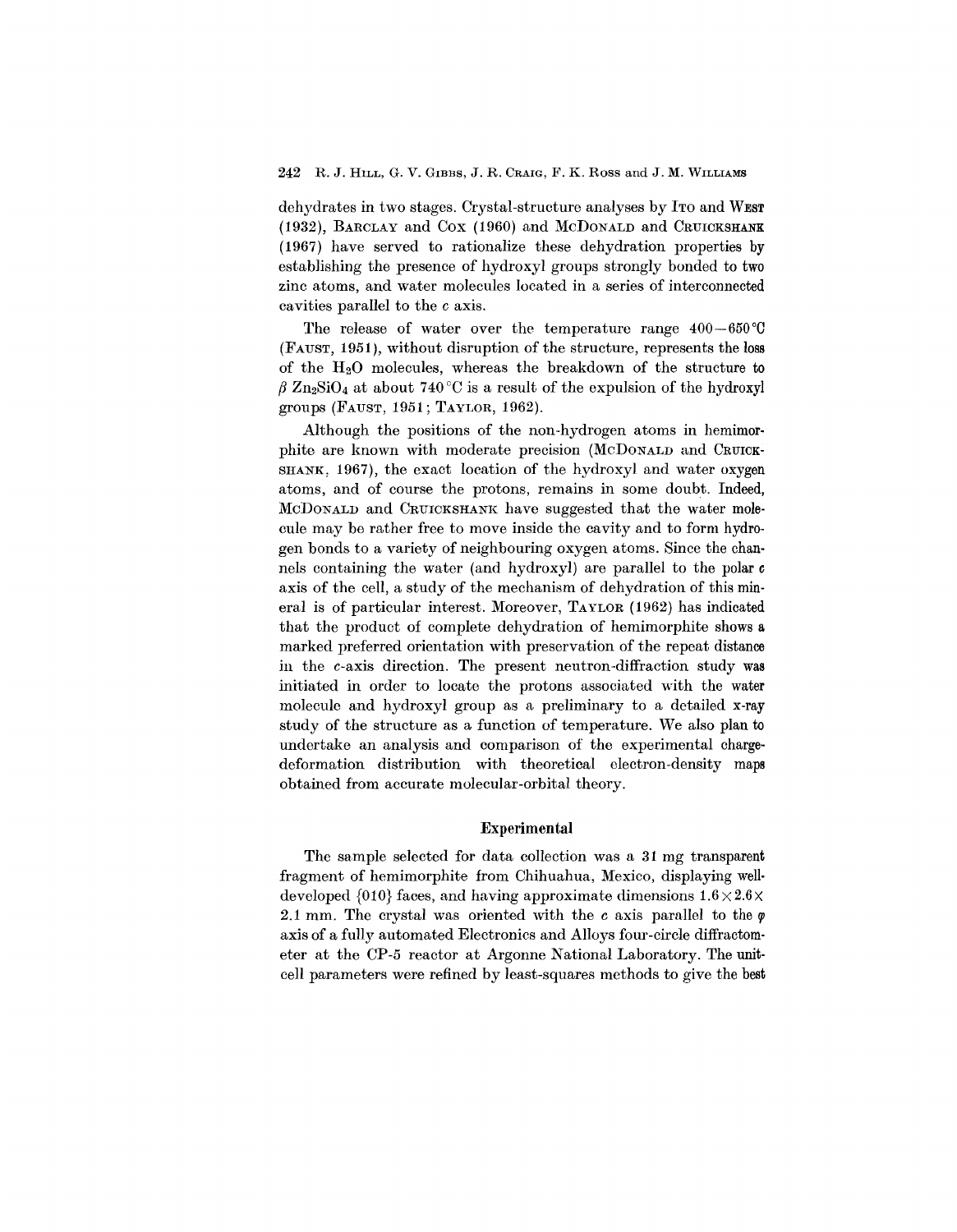fit between calculated and observed angles  $2\theta$ ,  $\chi$  and  $\varphi$  (measured<sup>1</sup> at  $22 \pm 2$  °C with  $\lambda = 1.142(1)$  Å) for 29 automatically centered reflections in the range  $2\theta = 33-63^{\circ}$ . The resulting cell dimensions  $(a = 8.367(5), b = 10.730(6), c = 5.115(3)$  Å) and unit cell volum  $[459.2(4)\text{\AA}{}^{3}]$  agree well with values reported previously by McDoNALD and CRUICKSKANK (1967)

Density measurements were made by the volume displacement method (in toluene) using six crystals in the range  $21-58$  mg and yielded a value of 3.475(10) g cm<sup>-3</sup>: the calculated density based on the ideal formula  $\text{Zn}_4\text{Si}_2\text{O}_7(\text{OH})_2 \cdot \text{H}_2\text{O}$  and  $Z = 2$  is 3.484 g cm<sup>-3</sup> Several samples of hemimorphite with weights in the range  $158-277$  mg were held at a temperature of  $800^{\circ}$ C for several hours and yielded weight losses between 7.3 and 7.8%, again consistent with the presence of a single  $H_2O$  group in the ideal formula (theoretical leight  $loss = 7.48\frac{0}{0}$ 

Intensity data for the structure analysis were collected at  $22 +$  $2^{\circ}$ C using a neutron wavelength 1.142(1) Å produced by diffraction from the (110) plane of a Be monochromator crysta12. Each reflection was step-scanned using the  $\theta - 2\theta$  technique at  $2\theta$  intervals of 0.1<sup>o</sup> over a scan range of width  $4.2-6.4^{\circ}$  in  $2\theta$ . Backgrounds were determined from stationary counts taken at both ends at the scan. A total of 818 reflections of the types *hkl* and *hkl,* consistent with a body-centered lattice, were collected to a maximum  $(\sin \theta)/\lambda = 0.72$ . Two reflections were measured every 50 regular reflections in order to monitor crystal and instrument stability: their integrated intensities were observed to have a maximum random variation of  $2.1\%$ . The intensity of each reflection was corrected for background, Lorentz, polarization and absorption effects using a  $\mu$  value of 0.913 cm<sup>-1</sup> (the corresponding transmission factors ranged from  $0.83$  to  $0.88$ ). All data were placed on an absolute scale by calibration with a well-characterized NaOI crystal using a method described by PETERSEN *et al. (1974).* Multiply measured and symmetry-equivalent reflections (consistent with point group  $mm2$ ) were averaged (using weights based on counting statistics) to yield a set of 433 unique structure factors, each with a standard deviation estimated from the equation  $\sigma = [\sigma_1^2 + 0.03I^2]^{0.5}$ 2 $I^{0.5}$ , where I is the corrected raw intensity and  $\sigma_{I}$  is derived from counting and averaging statistics. The "agreement factor" between

<sup>1</sup> Parenthesized figures here, and elsewhere in the text, represent the e.s.d. in terms of the least significant figure quoted.

<sup>2</sup> Further details are given by ROZIERE and WILLIAMS (1976).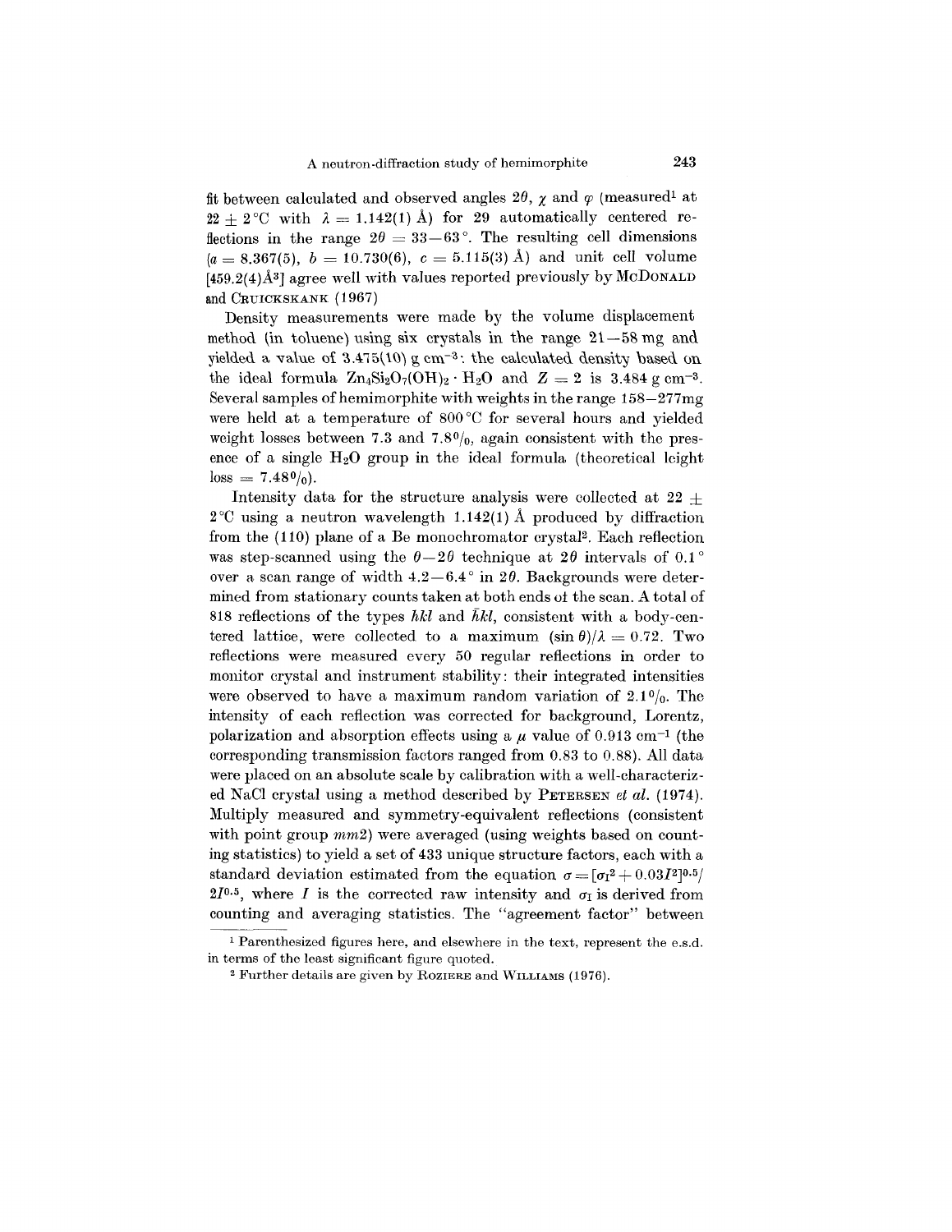|                 |                                           |                                           |                                                                  |              |                       |                                                                |                                                      |                                                                                                                                           |                                                             |                                |                                                |                                                                                       |                                                   | Table 1. Observed $(F_o)$ and calculated $(F_c)$                 |                     |                                                |                                                                       |                                                         |                                                         |
|-----------------|-------------------------------------------|-------------------------------------------|------------------------------------------------------------------|--------------|-----------------------|----------------------------------------------------------------|------------------------------------------------------|-------------------------------------------------------------------------------------------------------------------------------------------|-------------------------------------------------------------|--------------------------------|------------------------------------------------|---------------------------------------------------------------------------------------|---------------------------------------------------|------------------------------------------------------------------|---------------------|------------------------------------------------|-----------------------------------------------------------------------|---------------------------------------------------------|---------------------------------------------------------|
| ĸ               | FO                                        | FC                                        | AC                                                               | вC           | к                     | FO                                                             | FC                                                   | АC                                                                                                                                        | 8C                                                          | κ                              | FO                                             | FC                                                                                    | AC                                                | 80                                                               |                     |                                                | FC                                                                    |                                                         |                                                         |
|                 | 0                                         | O                                         |                                                                  |              | ş<br>Ŷ                | 109<br>691<br>397                                              | 105<br>675<br>407                                    | 1 05<br>675<br>407                                                                                                                        | oo<br>O                                                     |                                |                                                |                                                                                       |                                                   |                                                                  | うての                 |                                                |                                                                       |                                                         |                                                         |
| 2               | 573<br>99                                 | 578<br>141<br>979                         | $-578$<br>$-141$<br>$-679$                                       | o            | $H =$                 | 10<br>L                                                        | o<br>×                                               |                                                                                                                                           |                                                             | 2                              | 458                                            | 500<br>455<br>337<br>3642<br>11307<br>287                                             | -498<br>$\frac{424}{311}$                         | 49<br>163                                                        | łi<br>13            | 149<br>249<br>372<br>201<br>232                | 143<br>243<br>389<br>199<br>199                                       | $-229$<br>$-366$<br>$-191$<br>$-233$                    | $-131$<br>$-131$<br>$-51$<br>$-57$                      |
| 6<br>8          | 1011<br>349                               | $\frac{161}{369}$                         | 16]<br>41                                                        | e<br>So<br>Ö | $\frac{0}{2}$         |                                                                |                                                      | $^{608}_{177}$<br>$^{299}_{291}$                                                                                                          |                                                             | å<br>$^{10}_{12}$              | 7451<br>343<br>370<br>370<br>119<br>311<br>281 |                                                                                       | I 06<br>245<br>-50                                | -129<br>215<br>3365<br>-1852                                     | H=                  | 6                                              | 2<br>车                                                                |                                                         |                                                         |
| 10<br>12<br>14  | 439                                       |                                           | 369                                                              | ¢            | 4<br>6<br>8           | 597<br>170<br>297<br>768<br>203                                | 608<br>177<br>2991<br>761<br>197                     | 197                                                                                                                                       | oooo<br>ō                                                   | $H =$                          | 8                                              | 1                                                                                     |                                                   |                                                                  | $\frac{0}{4}$       | 331<br>260<br>369                              | 744<br>3157<br>2572<br>288345<br>345                                  | 190<br>243<br>172<br>172<br>260<br>101                  |                                                         |
| ⊭               | ı                                         | $\mathbf 0$                               | 505                                                              |              | н=                    | 11<br>L                                                        | o<br>Ξ                                               |                                                                                                                                           |                                                             |                                | 440                                            |                                                                                       |                                                   | -368                                                             | $\frac{6}{8}$       | 285<br>344                                     |                                                                       |                                                         | $-201$<br>$-247$<br>$330$<br>$-125$<br>$-345$<br>$-345$ |
| 13579           |                                           | 505<br>532<br>495<br>242<br>115<br>0.     | 532<br>495<br>242                                                | 000<br>00    | J<br>$\frac{3}{5}$    | $358$<br>$358$<br>48                                           | 123<br>355<br>72                                     | 123<br>355<br>72                                                                                                                          | 0<br>8                                                      | ろうてゅ                           | 3648505273                                     | 450<br>368<br>250<br>511<br>262<br>35                                                 | $-250$<br>$-250$<br>$-605$<br>$-18$<br>$-81$      | $-2\frac{3}{2}$                                                  | $^{10}_{12}$<br>H=  | 127<br>7                                       | $\overline{c}$                                                        |                                                         |                                                         |
| 11              | $530$<br>$565$<br>$4749$<br>$97$<br>$277$ |                                           | $\cdot\bar{\mathbf{1}}\bar{\mathbf{1}}\bar{\mathbf{5}}$<br>261   | င်           | H=                    | 12                                                             | Û                                                    |                                                                                                                                           |                                                             | 11<br>H=                       | 9                                              | ı                                                                                     |                                                   |                                                                  |                     | 256<br>463<br>472                              |                                                                       |                                                         |                                                         |
| 13<br>15<br>H=  | 60<br>2                                   | $251$<br>40<br>$\circ$                    |                                                                  |              | 0<br>H=               | 238                                                            | 238                                                  | 238                                                                                                                                       | Ō                                                           | $\frac{3}{4}$                  | 49 U<br>388                                    |                                                                                       |                                                   | 389                                                              | しろうて                | - 37<br>435                                    | $275$<br>465<br>430<br>430                                            | $-430$<br>$-185$<br>$-51$<br>$-382$                     | $\frac{202}{427}$<br>$-35$<br>$199$                     |
|                 |                                           | 213                                       |                                                                  |              |                       |                                                                |                                                      |                                                                                                                                           | $\frac{-38}{-8}$                                            | 6<br>8                         | $\frac{213}{369}$                              | $\frac{506}{397}$<br>$\frac{17}{217}$                                                 | $\frac{323}{262}$<br>$\frac{17}{145}$             | 299<br>162                                                       | 11                  | 138                                            |                                                                       |                                                         |                                                         |
| 00469744        | 2267<br>137<br>102<br>103<br>103<br>1922  | $\frac{136}{127}$<br>Īōi                  | $-213$<br>$-136$<br>$-127$<br>$-136$<br>$-136$<br>$-20$<br>$-27$ | coccoc       | まらてり                  | $\frac{1}{2}$ $\frac{1}{2}$ $\frac{3}{2}$ $\frac{3}{1}$<br>543 | $\frac{142}{289}$<br>$\frac{289}{254}$               | $137\n-103\n-24\n464\n-464\n-263\n-334\n-330\n-330$                                                                                       | 288<br>287                                                  | H≖                             | 0                                              | ı                                                                                     |                                                   | 244                                                              | H=                  | 8<br>L                                         | 2<br>$\overline{a}$<br>279                                            |                                                         |                                                         |
|                 |                                           | $\frac{136}{168}$                         |                                                                  |              | 11<br>13<br>15        | $\frac{598}{272}$                                              | $\frac{607}{262}$                                    |                                                                                                                                           | $\frac{410}{33}$                                            | ーララフ                           | 252<br>436<br>436<br>115                       | 239<br>435<br>433<br>109                                                              | 201<br>329<br>348                                 | $-\frac{129}{294}$                                               | 22<br>$\frac{6}{8}$ | 272<br>128<br>103<br>287<br>287<br>137         | 119<br>- 915<br>- 295<br>143                                          | $-272$<br>117<br>-291<br>-291<br>138<br>138             | $-22$<br>$-79$<br>$-79$<br>$-48$<br>$32$<br>$-142$      |
| H=              | 46<br>3                                   | 0                                         |                                                                  | Ó            | H=                    | 509<br>ı                                                       | 536                                                  |                                                                                                                                           | -319                                                        |                                |                                                |                                                                                       |                                                   | -105                                                             | 1Ŏ                  | ı<br>42                                        |                                                                       |                                                         |                                                         |
|                 | 67<br>420<br>281                          | $426$<br>$276$                            | $\frac{426}{276}$                                                |              | Ź,                    | 219<br>$\frac{31}{242}$                                        | 21<br>5<br>16                                        | -209                                                                                                                                      | -47                                                         | H=                             | 11                                             | ı                                                                                     |                                                   |                                                                  | H=                  | 9                                              | 2                                                                     |                                                         |                                                         |
| きっちてゅ           | 596<br>43                                 | $584$<br>$138$<br>$138$<br>$314$          | $584$<br>$38$<br>$138$                                           | 99999        | 6<br>8                | $\frac{148}{180}$                                              | 26884<br>1741<br>3026388                             | $-203$<br>$-143$<br>$-171$<br>$-199$<br>$-121$<br>$-340$                                                                                  | $-127$<br>$-227$<br>$1391$<br>$-230$<br>$-230$<br>$-187$    | $\frac{3}{2}$                  | $^{209}_{174}$                                 | 215<br>174<br>109                                                                     | $-202$<br>$-105$<br>-6                            | $-138$<br>$-109$                                                 | ようちてら               | 145<br>262<br>165<br>426<br>159                | $\frac{142}{266}$<br>$\frac{165}{423}$                                | $\frac{133}{196}$<br>$\frac{22}{187}$                   | 51<br>180<br>163<br>156 –<br>156                        |
| 1ĺ<br>13        | 14ī<br>31 Š                               |                                           | 314                                                              | C            | $\frac{18}{12}$       | 251<br>388                                                     |                                                      |                                                                                                                                           |                                                             | H=                             | 0<br>975                                       | 2<br>047                                                                              | 804                                               |                                                                  | Ħ۵                  | 1<br>10<br>L                                   | 164<br>Ż                                                              |                                                         |                                                         |
| H≈              | 4                                         | $\mathbf c$                               |                                                                  |              | н=                    | 2                                                              |                                                      |                                                                                                                                           |                                                             | $\frac{3}{2}$<br>$\frac{4}{6}$ | 468<br>210                                     | 5032218934179                                                                         | $323$<br>$733$<br>$703$<br>$754$<br>$73$<br>$473$ | $670$<br>$385$<br>$189$<br>$290$<br>$172$<br>$388$<br>$-75$      |                     |                                                |                                                                       | $^{435}_{-20}$                                          |                                                         |
|                 |                                           |                                           |                                                                  | n            | ろうア                   |                                                                |                                                      |                                                                                                                                           |                                                             | 1001                           | 77ĭ<br>395<br>404<br>479                       |                                                                                       |                                                   |                                                                  | 0246                | $264$<br>$121$<br>$121$<br>$425$               | $263$<br>$119$<br>$119$                                               |                                                         | 262<br>-76<br>222                                       |
| $12^{10}$       | 66224373473384577                         | 670615857531532677                        | 6374518853133347                                                 | 0000         |                       | 54781378137415597                                              | 5379373337337573                                     | $-5\frac{5}{2}$<br>$-2\frac{2}{7}$<br>$-7\frac{2}{7}$<br>$-7\frac{2}{7}$<br>$-1\frac{2}{7}$<br>$-1\frac{2}{7}$<br>$-5\frac{7}{7}$<br>$16$ | $-373$<br>$-163$<br>$-113$<br>$-188$                        | ī4                             |                                                | 421                                                                                   | 309                                               | 287                                                              | H=                  | 11                                             | 2                                                                     |                                                         |                                                         |
| 14              |                                           |                                           |                                                                  | o            | 9<br>11<br>13         | 101                                                            |                                                      |                                                                                                                                           | $-\frac{1}{101}$                                            | $H =$                          | ı                                              | 2<br>347                                                                              | -115                                              | 326                                                              | ı<br>з              | 98<br>24                                       | $^{193}_{131}$                                                        | $-22$                                                   | $-129$                                                  |
| H=              | 5                                         | o<br>67                                   |                                                                  |              | H=                    | 3                                                              | ı                                                    |                                                                                                                                           |                                                             | 1357                           | 342<br>293<br>474<br>i 95<br>1 57              | $^{29}_{483}$                                                                         | $-\frac{2}{2}$ 16                                 | -162<br>432                                                      | H=                  | ٥                                              | 3                                                                     |                                                         |                                                         |
| ろうで             | 207                                       |                                           | $167$<br>$147$<br>$125$<br>$220$<br>$69$                         | ္ငင္ ၁၁၁     | 2<br>٠                | 432<br>492                                                     | 43                                                   |                                                                                                                                           | 431                                                         | ٠<br>$\frac{11}{13}$           | 157<br>216<br>138                              | $\frac{1}{2}$<br>$\frac{1}{2}$<br>$\frac{1}{2}$<br>$\frac{1}{2}$<br><br>$\frac{1}{2}$ | $-118$<br>$-182$<br>$-182$                        | $\frac{1}{1}$<br>$\frac{1}{2}$<br>$\frac{1}{7}$                  | 13579               | 223<br>423<br>556<br>553<br>573<br>205<br>205  |                                                                       | 219<br>250<br>534<br>534<br>189<br>210                  |                                                         |
| $\frac{11}{13}$ | 224<br>591<br>57<br>235                   | $147$<br>$125$<br>$220$<br>$284$<br>$227$ | 742<br>227                                                       |              | $\frac{6}{10}$        | $\frac{565}{2437}$                                             | $-454651$                                            | $3290$<br>5401187-21381<br>5913345                                                                                                        | $-48.4$<br>$-12.7$<br>$-34.1$<br>$-169.$                    | H≈                             | 2                                              | 2                                                                                     |                                                   |                                                                  | ł,                  | 144                                            | 2369<br>4298<br>578<br>590<br>190<br>216                              | 126                                                     | $-348$<br>$223$<br>$-24$<br>$-3$<br>$-3$<br>$-1$        |
| Ha              | A                                         | 0                                         |                                                                  |              | ī4                    | 364<br>44                                                      | 366<br>58                                            |                                                                                                                                           | -150<br>37                                                  | 02468                          | 369<br>187<br>227<br>432<br>432<br>173<br>221  | 351<br>1943<br>22364<br>4364<br>223<br>4964                                           | 348<br>183<br>1543<br>423<br>147                  | -46                                                              | H=                  | ı<br>L                                         | 3<br>$\overline{\phantom{a}}$                                         |                                                         |                                                         |
|                 | 1139<br>195<br>174                        | 120<br>206<br>172<br>625<br>72            |                                                                  |              | $H =$                 | 4<br>179                                                       | ı<br>L=<br>189                                       | 31                                                                                                                                        | 186                                                         |                                |                                                |                                                                                       |                                                   | $\frac{63}{107}$<br>198                                          |                     | 4 13<br>2 9 2<br>2 9 2                         |                                                                       | 12                                                      |                                                         |
| 2294022         | $642$<br>$89$                             |                                           | $1120$<br>$-206$<br>$172$<br>$-272$<br>$-272$<br>$-244$          | ò<br>့       | ーララフ                  | $\frac{1}{368}$                                                |                                                      |                                                                                                                                           |                                                             | $^{10}_{12}$                   | 498                                            | 1                                                                                     | $^{440}_{127}$                                    | 229                                                              | nto a choo          | $296$<br>$150$<br>$282$<br>$241$               | 4952213283283                                                         | $-48$<br>$-252$<br>$-176$<br>$-149$<br>$-226$<br>$-216$ | -259<br>-37<br>-171<br>-110                             |
| $H =$           | $^{24}_{83}$<br>7                         | 244<br>$\theta$                           |                                                                  |              | ċ,<br>$\frac{11}{13}$ | 0686862                                                        | 45043<br>3743491<br>41                               | $\frac{1331}{191}$<br>$\frac{191}{293}$<br>$-33$<br>$-38$                                                                                 | $\frac{305}{322}$<br>$\frac{322}{723}$<br>$\frac{-130}{50}$ | H=                             | з                                              | 2                                                                                     |                                                   |                                                                  | H≈                  | 2                                              | 3                                                                     |                                                         |                                                         |
|                 | 233<br>38                                 |                                           | 236                                                              |              | $H =$                 | 5                                                              | $L =$<br>1                                           |                                                                                                                                           |                                                             | しろうて                           | 92<br>542<br>212<br>556<br>604<br>179          | 9324499952559995                                                                      | $184693323572-39$                                 | $\begin{array}{r} 291 \\ 291 \\ -201 \\ 559 \\ -181 \end{array}$ |                     |                                                |                                                                       |                                                         |                                                         |
| 13579           | $411$<br>$47$<br>$454$<br>$79$            | $236$<br>412<br>412<br>50<br>459<br>459   | $-38$<br>$-50$                                                   | 0000         | $\frac{5}{4}$         | 3.60                                                           |                                                      |                                                                                                                                           | $\frac{1}{2}$                                               | 9<br>łi,                       |                                                |                                                                                       |                                                   | ī8ī                                                              | ・ミライタ               |                                                |                                                                       | $-630$<br>$-630$<br>$-434$<br>$-352$<br>$-73$<br>$-73$  |                                                         |
| 11              |                                           |                                           | $459$<br>$72$                                                    | o            | o<br>8                | 460<br>61                                                      | $398$<br>398                                         | $-319$<br>$-319$<br>$-400$<br>$-373$<br>$-373$<br>$-475$<br>$151$                                                                         | $-138$<br>$-267$                                            | H=                             | 314                                            | 318<br>Ż                                                                              | 36                                                | 316                                                              | ij                  | 680<br>633<br>534<br>575<br>5351<br>221<br>453 | 6638<br>6584<br>59568<br>3509<br>2447                                 | -369                                                    | $-196$<br>$-196$<br>$-252$                              |
| н               | ĸ<br>$^{63}_{56}$                         | $\theta$<br>44                            | -44                                                              | 0            | $\frac{10}{12}$       | 465<br>550<br>170                                              | 16                                                   |                                                                                                                                           |                                                             |                                |                                                | $\frac{317}{372}$                                                                     |                                                   |                                                                  | н=                  | з<br>1                                         | 3<br>×                                                                |                                                         |                                                         |
| Japeno          | 141<br>105                                | 147<br>i oò                               | $-\frac{1}{147}$<br>$-197$<br>$\frac{1}{57}$                     | ဂ္ဂိ<br>O    | H=                    | 6                                                              | Ŧ                                                    |                                                                                                                                           |                                                             | <b>HOOO+NO</b>                 | 312<br>369<br>555<br>348<br>257                | $\frac{1356}{264}$<br>173                                                             | $296$<br>-79<br>-79<br>165<br>131<br>142<br>21    | $\frac{113}{372}$<br>$\frac{372}{230}$                           |                     | 778<br>828<br>543                              | 778                                                                   | 811<br>472                                              |                                                         |
|                 | -66<br>204                                | - 57<br>210                               | 210                                                              | ë            | ようてつ                  | 174<br>152<br>320                                              | 184<br>161<br>312<br>312<br>281<br>366<br>162<br>119 | $166$<br>$153$<br>$189$<br>$109$<br>$161$<br>$157$<br>$36$                                                                                | --5199904                                                   |                                | 180                                            |                                                                                       |                                                   | -ī ōō<br>407                                                     | 0246822             | 394<br>394<br>3373<br>211                      | $\begin{array}{r} 113 \\ 519 \\ 405 \\ 430 \\ 366 \\ 206 \end{array}$ | $\frac{7164}{426}$<br>$\frac{226}{275}$                 | $-55$<br>217<br>-27<br>-265<br>206                      |
|                 | 9                                         |                                           |                                                                  |              | 11<br>13              | 285<br>370<br>165<br>114                                       |                                                      |                                                                                                                                           |                                                             | H=                             | 5<br>45                                        | 2<br>66                                                                               |                                                   |                                                                  | H=                  | 4                                              | 3<br>$L =$                                                            |                                                         |                                                         |
| ļ               | 259<br>202                                | $^{250}_{197}$                            | $^{252}_{197}$                                                   | š            |                       |                                                                |                                                      |                                                                                                                                           |                                                             | 1                              |                                                | 631                                                                                   | $-522$                                            | 355                                                              |                     |                                                |                                                                       |                                                         |                                                         |

averaged reflections was 0.021. Of these data only those 415 observations with  $I > 2\sigma_I$  were included in the subsequent least-squares refinement.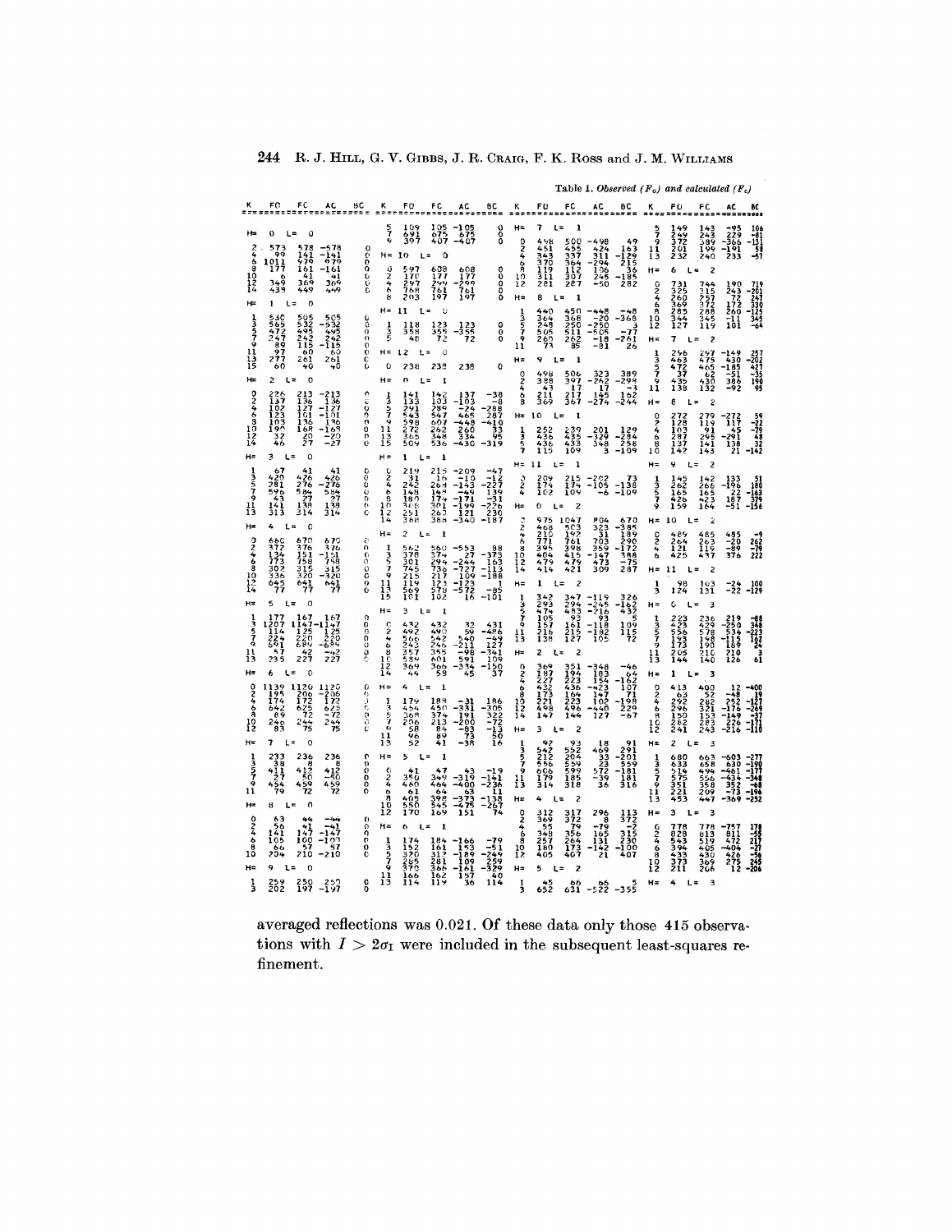structure factors  $(\times 100)$  for hemimorphite

|                                                                                                           | ۴O                                                                                                                 | FC                                                                 |                                                                                   |                                                                                                                                                                                                                         |                                                        |                                                                                                                                              |                                                     |                                                                           | BC.                                                            |                                | FO                                         |                                         |                                        |                                                                  |
|-----------------------------------------------------------------------------------------------------------|--------------------------------------------------------------------------------------------------------------------|--------------------------------------------------------------------|-----------------------------------------------------------------------------------|-------------------------------------------------------------------------------------------------------------------------------------------------------------------------------------------------------------------------|--------------------------------------------------------|----------------------------------------------------------------------------------------------------------------------------------------------|-----------------------------------------------------|---------------------------------------------------------------------------|----------------------------------------------------------------|--------------------------------|--------------------------------------------|-----------------------------------------|----------------------------------------|------------------------------------------------------------------|
| ة<br>1797م<br>113                                                                                         | 288<br>239<br>285<br>278<br>278<br>6<br>8                                                                          | 2940<br>22878<br>278278<br>121<br>1387                             | $246$<br>$219$<br>$286$<br>$496$<br>$-76$<br>$-11$                                | $-983$<br>$-333$<br>$-275$<br>$-115$<br>$-147$                                                                                                                                                                          | past <sub>ne</sub>                                     | 589<br>$\frac{344}{227}$<br>272<br>181                                                                                                       | 575<br>$\frac{349}{235}$<br>$\frac{235}{273}$       | 574<br>$-334$<br>$-146$<br>$-253$<br>$-124$<br>$-124$                     | -19<br>100<br>185<br>-103<br>129<br>155                        | <b>0246</b><br>8               | 245<br>1191<br>481<br>293<br>6<br>1 =      | 533<br>236<br>113<br>478<br>282<br>5    | $-199$<br>$-113$<br>$-113$<br>$-224$   | $-127$<br>$-127$<br>$-124$<br>$-171$                             |
| ⊭<br>0<br>2<br>2<br>2<br>2<br>2<br>2<br>2<br>2<br>2<br>2<br>2<br>2<br>2<br>2<br><br><br><br><br><br><br>2 | 5<br>400<br>$^{142}_{125}$<br>$\frac{3}{2}$<br>$\frac{2}{3}$<br>$\frac{1}{16}$<br>$\frac{1}{16}$<br>$\frac{1}{16}$ | 142<br>1432<br>331<br>319<br>2186<br>191                           | $\begin{array}{c}\n164 \\ -129 \\ -15 \\ -200 \\ -249\n\end{array}$               | $-370$<br>$-131$<br>$-131$<br>$-314$<br>$-90$<br>$-185$<br>$-185$                                                                                                                                                       | н=<br>$\frac{1}{3}$<br>$\frac{5}{7}$<br>$\frac{9}{11}$ | 5<br>L =<br>195<br>15887<br>1873<br>3627<br>189                                                                                              | $\frac{192}{58}$<br>$\frac{177}{360}$<br>519<br>196 | $\begin{array}{r} 129 \\ -562 \\ -104 \\ 353 \\ -507 \\ -165 \end{array}$ | $-129$<br>$-143$<br>$-144$<br>$-71$<br>$-109$                  | ーコンラフ                          | $\frac{137}{231}$                          | 135<br>228<br>417<br>3C4<br>5           |                                        | $-133$<br>$-148$<br>$-173$<br>$-28$<br>$-257$<br>$-66$<br>$-297$ |
| ₩                                                                                                         | 6                                                                                                                  | R                                                                  |                                                                                   |                                                                                                                                                                                                                         | 42                                                     |                                                                                                                                              |                                                     |                                                                           |                                                                | $\frac{0}{2}$<br>4             | 231<br>170<br>423                          | $234$<br>$155$<br>$418$                 | $\frac{-58}{123}$                      | $\frac{227}{295}$                                                |
| ا<br>11979<br>11                                                                                          | 154<br>237<br>403<br>389<br>352<br>352                                                                             | 157<br>241<br>391<br>391<br>401<br>336<br>119                      | $-34$<br>$-391$<br>$-393$<br>$-393$<br>$-335$<br>$105$                            | $-154$<br>$-234$<br>$-261$<br>$-261$<br>$-24$<br>$-56$                                                                                                                                                                  | $\begin{array}{c}\n0 \\ 2 \\ 0\n\end{array}$           | 181<br>$\frac{3500}{3300}$<br>3300<br>434                                                                                                    | p c<br>1345<br>3435<br>3311<br>292                  | $\begin{array}{r} -132 \\ 187 \\ -307 \\ 102 \\ 182 \\ -430 \end{array}$  | $\frac{135}{285}$<br>$\frac{285}{1343}$<br>$\frac{143}{269}$   | ı<br>3                         | 201<br>172<br>a                            | $^{202}_{183}$                          | $\frac{136}{182}$                      |                                                                  |
| Hz<br>$\frac{2}{4}$<br>$\frac{6}{10}$                                                                     | 7<br>L a<br>455<br>$\frac{196}{580}$<br>540<br>$\frac{4}{60}$<br>é                                                 | 3<br>448<br>200<br>581<br>525<br>575<br>605                        | $-356$<br>$-140$<br>$-580$<br>$-508$<br>$-538$<br>$600$                           | -272<br>$\frac{1}{2}$<br>$\frac{1}{2}$<br>$\frac{1}{2}$<br>$\frac{1}{2}$<br>$\frac{1}{2}$<br><br>$\frac{1}{2}$<br><br><br><br><br><br><br><br><br><br><br><br><br><br><br><br><br><br><br><br><br><br><br><br><br>$-85$ | H=<br>まるらアン                                            | 7<br>$\begin{array}{l} 159 \\ 426 \\ 337 \\ 176 \\ 176 \end{array}$                                                                          | 155<br>430<br>337<br>171<br>175                     | $-155$<br>$-313$<br>$-329$<br>$125$<br>$325$                              | $\frac{295}{117}$                                              | 0<br>2<br>4<br>8               | 049<br>472<br>344<br>2.83                  | 704<br>492<br>$\frac{38}{492}$          | 703<br>-411<br>-350<br>-449<br>-178    | $\begin{array}{r} -35 \\ 270 \\ -158 \\ 201 \\ 181 \end{array}$  |
| H≈<br>135フタ                                                                                               | 8<br>405<br>503<br>274<br>417<br>347                                                                               | ٦<br>407<br>510<br>285<br>413                                      | $-362$<br>$-2504$<br>$-353$<br>$-353$<br>343                                      | $-137$<br>$-133$<br>$-135$<br>$-215$<br>$-57$                                                                                                                                                                           | н=<br>のうちら                                             | 8<br>166<br>138<br>106<br>159                                                                                                                | $\frac{159}{109}$<br>$\frac{129}{178}$              | $-79$<br>$-81$<br>$-85$<br>$-129$                                         | 138<br>100<br>-123<br>-123                                     | נ<br>לי<br>ᆏ                   | 161<br>487<br>164<br>213<br>Ż              | 105<br>491<br>160<br>206                | $-470$<br>$-470$<br>$-51$<br>$82$      | $-142$<br>$-142$<br>$-151$<br>$189$                              |
| н.<br>$2^0$                                                                                               | 9<br>$\frac{343}{304}$                                                                                             | ٩                                                                  |                                                                                   |                                                                                                                                                                                                                         | ز                                                      | $\frac{663}{247}$                                                                                                                            | $206$<br>$292$<br>$255$                             | 200<br>585<br>254                                                         | $-52$                                                          | <b>C2463</b>                   | 324<br>273<br>149<br>206<br>204            | 334<br>264<br>130<br>199                | $-180$<br>$-55$<br>$-148$<br>$-148$    | $293 - 258 - 1189 - 1333 - 202$                                  |
| $\frac{6}{3}$<br>H=                                                                                       | 17<br>19<br>10<br>$L =$                                                                                            | $\begin{array}{l} 344 \\ 287 \\ 62 \\ 169 \\ 192 \end{array}$<br>3 | $-344$<br>$242$<br>$-34$<br>$-98$<br>$137$                                        | $-1\frac{53}{52}$<br>$-126$<br>$-144$                                                                                                                                                                                   | н=                                                     | 10<br>$\mathbf{r}$<br>709<br>ŋ<br>ι=                                                                                                         | 708<br>۰j                                           | 705                                                                       | 67                                                             | н=<br>1<br>ろう                  | 3<br>229<br>433<br>460<br>129              | 245<br>412<br>469<br>137                | $-140$<br>$-270$<br>$-58$              | $201$<br>$-409$<br>$-383$<br>$-125$                              |
| ]<br>5                                                                                                    | $\frac{31}{105}$<br>ο<br>300                                                                                       | $1\frac{51}{88}$                                                   | $\frac{38}{173}$                                                                  | $\frac{34}{57}$                                                                                                                                                                                                         | まちら<br>ıi                                              | 310<br>519<br>560<br>335<br>396                                                                                                              | 3165<br>5351<br>591<br>307<br>401                   | 298<br>520<br>448<br>434<br>134<br>276<br>312                             | 106<br>$\frac{126}{385}$<br>$\frac{277}{291}$                  | 02.4<br>6                      | 488<br>240<br>351<br>រ៍រំនិ                | 479<br>239<br>344<br>322                | $\frac{234}{344}$<br>$\frac{344}{262}$ | $-220$<br>$-220$<br>$187$                                        |
| 22<br>$\frac{6}{12}$<br>H≈                                                                                | şè<br>5<br>ī<br>$\frac{51}{431}$<br>$\frac{431}{711}$<br>$\frac{71}{58}$<br>ı<br>L=                                | 300<br>523<br>5523<br>523<br>54166<br>4                            | $\frac{192}{475}$<br>$\frac{7}{1}$ $\frac{5}{1}$<br>$\frac{71}{5}$ $\frac{85}{5}$ | $293$<br>$293$<br>$\frac{365}{182}$                                                                                                                                                                                     | H=<br>$\frac{6}{2}$<br>$\frac{6}{10}$                  | 401<br>169<br>166<br>309<br>$^{200}_{178}$                                                                                                   | v,<br>164<br>īš.<br>309<br>ī au<br>i 85             | $\begin{array}{l} 386 \\ -117 \\ 294 \\ 135 \\ 135 \\ 133 \end{array}$    | 163<br>99<br>44 -<br>146-<br>129                               | ا<br>5                         | 5<br>ヒ=<br>207<br>$\frac{685}{155}$<br>l = | 6<br>211<br>685<br>152<br>6             | $-651 -214$<br>$-651 -214$<br>76 -132  |                                                                  |
| $\frac{1}{3}$<br>$\frac{5}{7}$<br>$\frac{9}{11}$                                                          | 169<br>342<br>1342<br>3461<br>2858<br>2878                                                                         | 170<br>348<br>279<br>395<br>151                                    | -71<br>-297<br>-295<br>-380<br>-137                                               | $36^4$<br>ĩ<br>$\frac{184}{108}$<br>-62                                                                                                                                                                                 | H=<br>נגל                                              | $\overline{c}$<br>274<br>$\frac{2}{3}$<br>$\frac{2}{3}$<br>$\frac{1}{3}$<br>$\frac{5}{4}$<br>$\frac{3}{4}$<br>$\frac{3}{4}$<br>$\frac{3}{4}$ | 277<br>339<br>272<br>160<br>225                     | $\frac{169}{335}$<br>-35<br>-35<br>150<br>194                             | 220<br>$-270$<br>$-270$<br>$-113$                              | О<br>ž                         | 381<br>274<br>222<br>L=                    | $\frac{377}{275}$<br>7                  | $-215$<br>$-127$                       | $\frac{770}{190}$                                                |
| H=<br>2246802                                                                                             | $\overline{z}$<br>$^{137}_{101}$<br>138<br>260<br>198<br>151                                                       | 121<br>134<br>1240<br>270<br>139<br>139                            | $\begin{array}{c} -10 \\ -77 \\ -210 \\ -58 \\ 125 \\ 125 \\ -404 \end{array}$    | $-120$<br>$71$<br>$-170$<br>$70$<br>$-170$<br>$-121$<br>-176                                                                                                                                                            | $02468$<br>$10$                                        | 3<br>41798<br>5198<br>248<br>1205<br>265                                                                                                     | 5<br>523<br>257<br>257<br>274                       | $-258$<br>3257<br>257<br>-1123<br>123                                     | $-313$<br>$-10$<br>$-11$<br>$-11$<br>$-11$<br>$-241$<br>$-144$ | $\frac{1}{3}$<br>$\frac{3}{2}$ | $\frac{155}{178}$<br>300<br>2월<br>77       | $^{152}_{165}$<br>319<br>259<br>91<br>7 | $-38$<br>136<br>$\frac{246}{257}$      | $\frac{147}{-94}$<br>$203$<br>$-37$<br>$35$                      |
| H≃                                                                                                        | 3                                                                                                                  |                                                                    |                                                                                   |                                                                                                                                                                                                                         | $H =$                                                  | 4                                                                                                                                            | 182                                                 | 127                                                                       |                                                                | ]<br>3                         | 217<br>422                                 | 209<br>429                              | $-209$<br>422                          | ر<br>76-                                                         |
| $\frac{1}{3}$<br>$\frac{5}{7}$<br>$\frac{7}{9}$<br>$11$                                                   | 122<br>341<br>262<br>376<br>$\frac{500}{146}$                                                                      | 113<br>346<br>2697<br>377<br>502<br>52                             | $-216$<br>$-216$<br>$-376$<br>$-323$<br>$-148$                                    | $\frac{111}{270}$<br>$\frac{172}{21}$<br>$384$<br>$38$                                                                                                                                                                  | ーラミフタ                                                  | 175<br>198<br>273<br>251<br>186                                                                                                              | 2046232                                             | $\frac{180}{200}$<br>$-183$                                               | $\frac{131}{137}$                                              | $\frac{0}{2}$                  | $\frac{1}{1} \frac{63}{33}$                | 7<br>$\frac{163}{138}$                  | $-112$                                 | $\frac{118}{138}$                                                |

# Loction of hydrogen atoms and refinement

Refinement of the heavy-atom positions and isotropic temperature factors was initiated in space group *Imm2* using the atomic coordinates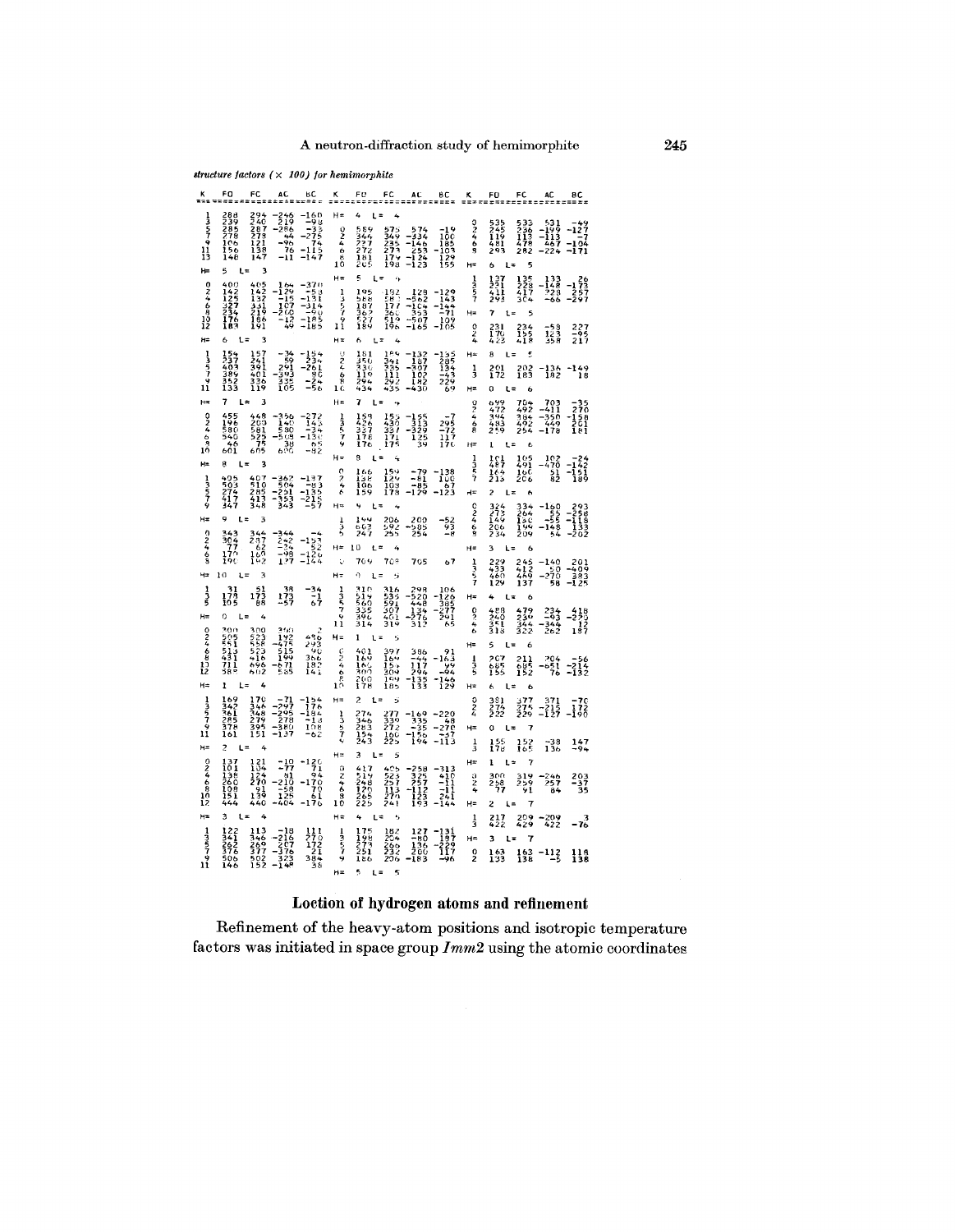246 R. J. HILL, G. V. GIBBS, J. R. CRAIG, F. K. Ross and J. M. WILLIAMS

|          |                  | nemmorpnwe       |                  |                  |                  |
|----------|------------------|------------------|------------------|------------------|------------------|
| Atom     | $\boldsymbol{x}$ | $\boldsymbol{y}$ | $\boldsymbol{z}$ |                  | $\beta_{11}$     |
| Zn       | 0.2047(1)        | 0.1613(1)        |                  | $\overline{0}$   | 0.0029(1)        |
| $\rm Si$ | $\bf{0}$         | 1465(2)          |                  | 0.5076(5)        | 23(2)            |
| O(1)     | 1602(2)          | 2055(1)          |                  | 6362(4)          | 38(1)            |
| O(2)     | $\overline{0}$   | 1669(2)          |                  | 1938(4)          | 27(2)            |
| O(3)     | 3050(2)          | $\boldsymbol{0}$ |                  | 410(6)           | 50(2)            |
| O(4)     | $\theta$         | $\bf{0}$         |                  | 5912(6)          | 54(3)            |
| O(5)     | 5000             | $\bf{0}$         |                  | 5195(13)         | 164(10)          |
| H(35)    | 3740(8)          | $\bf{0}$         |                  | 190(2)           | 154(9)           |
| H(53)    | 4256(14)         | $\boldsymbol{0}$ |                  | 643(4)           | 247(21)          |
| Atom     | $\beta_{22}$     | $\beta_{33}$     | $\beta_{12}$     | $\beta_{13}$     | $\beta_{23}$     |
|          |                  |                  | $-0.0005$        | $-0.0001(2)$     | 0.0003(2)        |
| Zn       | 0.0020(1)        | 0.0066(4)        | 5(1)             | 0.1(2)           | 3(2)             |
| Si       | 13(1)            | 45(6)            | $\bf{0}$         | $\bf{0}$         | 0(3)             |
| O(1)     | 26(1)            | 70(4)            | $-17(1)$         | 9(2)             | 9(2)             |
| O(2)     | 33(1)            | 55(5)            | $\bf{0}$         | $\boldsymbol{0}$ | 4(2)             |
| O(3)     | 18(1)            | 271(10)          | $\bf{0}$         | $-30(4)$         | $\bf{0}$         |
| O(4)     | 10(2)            | 124(9)           | $\theta$         | $\bf{0}$         | $\boldsymbol{0}$ |
| O(5)     | 227(12)          | 221(9)           | $\mathbf{0}$     | $\bf{0}$         | $\bf{0}$         |
| H(35)    | 56(4)            | 692(41)          | $\bf{0}$         | $-224(18)$       | $\bf{0}$         |
| H(53)    | 247(18)          | 1163(101)        | $\bf{0}$         | 102(45)          | $\bf{0}$         |
|          |                  |                  |                  |                  |                  |

Table 2. *Fractional atomic coordinates and temperature factor coefficients for hemimorphite \**

in terms of the least significant figure to the left. Parenthesized figures here and in all subsequent tables represent the e.s.d.

of McDoNALD and CRUICKSHANK (1967). As in the previous study, the unit-cell origin was defined by fixing the *z* coordinate of Zn at 0.0. Minimization of the function  $\sum w(F_o - |F_c|)^2$ , where  $F_o$  and  $F_c$  are the observed and calculated structure factors and  $w = 1/\sigma^2$ , resulted in convergence at a conventional *R* value of 0.123. The hydrogen atoms were then located from a Fourier difference map and the refinement was continued to convergence at  $R = 0.081$ . When the isotropic temperature-factor model was converted to an anisotropic model 3 3 of the form  $\exp \left[-\sum_{i=1}^{\infty} \sum_{j=1}^{\infty} \beta_{ij} h_i h_j \right]$  with the symmetry restrictions of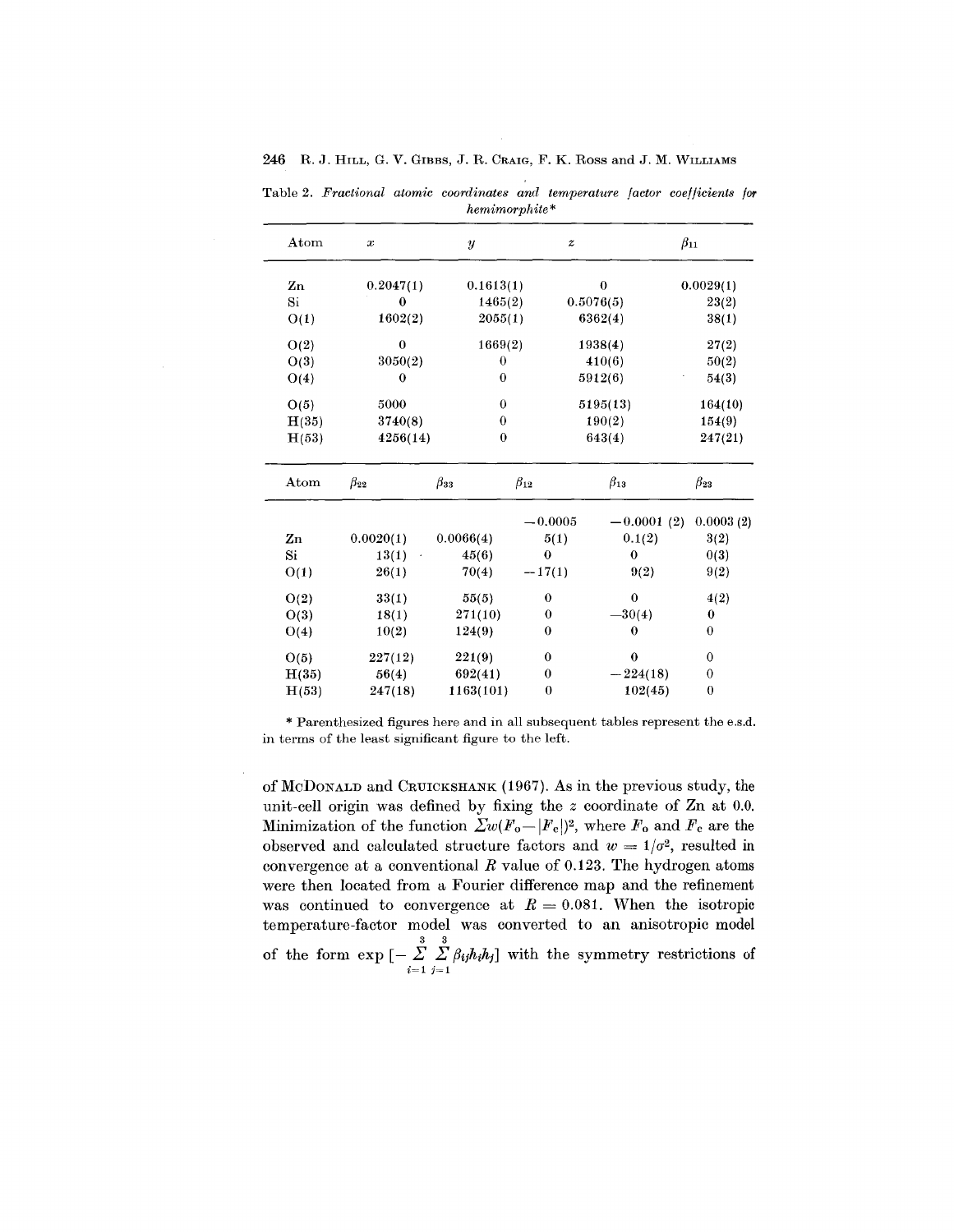| Atom           | Axis                    | Root-<br>mean-              | Angle to         |                  |             |  |  |  |
|----------------|-------------------------|-----------------------------|------------------|------------------|-------------|--|--|--|
|                |                         | square<br>displace-<br>ment | $+a$             | $+b$             | $+ c$       |  |  |  |
|                | 1                       | $0.090(3)$ Å                | $46(20)$ °       | $52(7)$ °        | $112(37)$ ° |  |  |  |
| $\mathbf{Z}$ n | $\boldsymbol{2}$        | 0.094(3)                    | 113(28)          | 97(23)           | 156(34)     |  |  |  |
|                | 3                       | 0.116(2)                    | 127(4)           | 39(4)            | 81(5)       |  |  |  |
|                | $\mathbf{1}$            | 0.077(5)                    | 90               | 89(29)           | 1(29)       |  |  |  |
| Si             | $\bf 2$                 | 0.086(5)                    | 90               | 179(29)          | 89(29)      |  |  |  |
|                | $\bf{3}$                | 0.091(5)                    | $\boldsymbol{0}$ | 90               | 90          |  |  |  |
|                | $\mathbf{1}$            | 0.082(3)                    | 43(5)            | 48(2)            | 95(14)      |  |  |  |
| O(1)           | $\boldsymbol{2}$        | 0.092(3)                    | 103(11)          | 84(9)            | 166(6)      |  |  |  |
|                | $\bf{3}$                | 0.151(2)                    | 130(1)           | 43(1)            | 77(2)       |  |  |  |
|                | $\mathbf{1}$            | 0.085(4)                    | 90               | 95(3)            | 5(3)        |  |  |  |
| O(2)           | $\overline{2}$          | 0.098(3)                    | 180              | 90               | 90          |  |  |  |
|                | 3                       | 0.139(3)                    | 90               | 5(3)             | 85(3)       |  |  |  |
|                | $\mathbf{1}$            | 0.104(4)                    | 90               | $\bf{0}$         | 90          |  |  |  |
| O(3)           | $\overline{\mathbf{2}}$ | 0.125(4)                    | 162(2)           | 90               | 108(2)      |  |  |  |
|                | 3                       | 0.195(3)                    | 108(2)           | 90               | 18(2)       |  |  |  |
|                | $\mathbf{1}$            | 0.076(6)                    | 90               | $\bf{0}$         | 90          |  |  |  |
| O(4)           | $\boldsymbol{2}$        | 0.128(5)                    | 90               | 90               | 180         |  |  |  |
|                | 3                       | 0.138(4)                    | $\bf{0}$         | 90               | 90          |  |  |  |
|                | $\mathbf{1}$            | 0.171(7)                    | 90               | 90               | $\bf{0}$    |  |  |  |
| O(5)           | $\boldsymbol{2}$        | 0.241(7)                    | 180              | 90               | 90          |  |  |  |
|                | $\bf{3}$                | 0.364(9)                    | 90               | $\boldsymbol{0}$ | 90          |  |  |  |
|                | 1                       | 0.146(9)                    | 35(2)            | 90               | 55(2)       |  |  |  |
| H(35)          | $\bf 2$                 | 0.181(6)                    | 90               | 180              | 90          |  |  |  |
|                | $\bf{3}$                | 0.354(10)                   | 55(2)            | 90               | 145(2)      |  |  |  |
|                | $\mathbf{1}$            | 0.285(13)                   | 17(6)            | 90               | 107(6)      |  |  |  |
| H(53)          | $\boldsymbol{2}$        | 0.379(14)                   | 90               | 180              | 90          |  |  |  |
|                | 3                       | 0.401(18)                   | 73(6)            | 90               | 17(6)       |  |  |  |

Table 3. *Magnitudes and orientations of the principal axes of thermal ellipsoids in hemimorphite*

 $\overline{a}$ 

LEVY (1956), the *R* value dropped to 0.051. Further refinement with the inclusion of an isotropic extinction parameter *(g),* as defined and scaled by COPPENS and HAMILTON (1970), proceeded smoothly to convergence (parameter shifts in the final cycle were less than one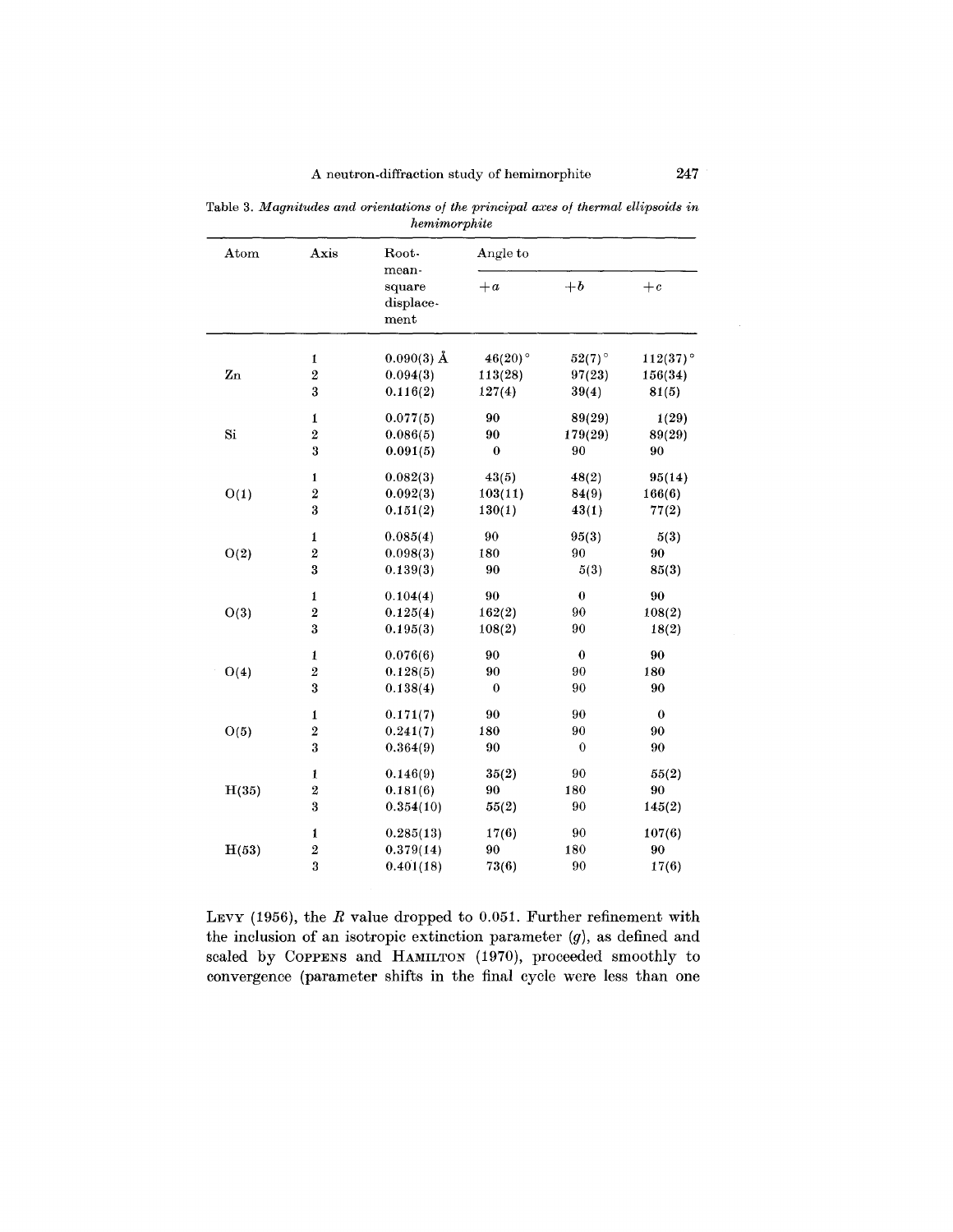tenth of the corresponding e.s.d). The final values of R and  $R_w^3$  were 0.028 and 0.035, respectively (0.031 and 0.035 for the entire data set of 433 structure factors), with the error in an observation of unit  $weight = 1.58$ . Although nearly one third of the data were affected more than  $10\%$  by extinction [ $g = 0.61(4)$ ], only  $5\%$  of the reflection needed correction factors between 1.3 and the highest value of 2.2. The final scale factor was 0.989(7), close to the ideal value of unity expected for a data set placed on an absolute scale. The major positive and negative peaks in a Fourier difference synthesis were all located in the immediate environment of the water molecule but had maximum magnitudes somewhat less than  $13\frac{0}{0}$  of the density of peaks corresponding to 0 and H atoms. The residual nuclear density may be a function of a small quantity of excess water present in a slightly different orientation within the channels, but could also be indicative of a minor amount of positional disorder in a single  $H_2O$  species.

Values for  $F_0$  and  $F_c$  ( $\times$  100) are listed in Table 1. Atomic coordinates and thermal parameters along with their standard deviations estimated from the variance-covariance matrix are given in Table 2. The root-mean-square components of thermal displacement, and thermal-ellipsoid orientations appear in Table 3. The coherent neutron-scattering amplitudes used during least-squares refinement for Zn, Si, O and H were respectively 0.57, 0.42, 0.580 and  $-0.374$ , all in units of  $10^{-12}$  cm (BACON, 1972). Programs utilized for solution, refinement and geometry calculations were local modifications of DA-TALIB, DATASORT, FOURIER, ORFLS3, ORFFE3 and ORTEP24.

### Discussion of the structure

Hemimorphite crystallizes with the topology displayed in Fig. 1 and the bonding dimensions summarized in Table 4. The framework consists of an assembly of three-membered rings of corner-sharing  $Zn(OH)O<sub>3</sub>$  ( $\times$ 2) and SiO<sub>4</sub> tetrahedra arranged in compact sheets parallel to (010). Three of the oxygen atoms in each tetrahedron are bonded to one silicon and two zinc atoms, while the fourth oxygen (or, in the case of the zinc polyhedron, the hydroxyl group) forms a bridging bond to an equivalent cation in an adjacent sheet. The crosslinking of the sheets produces additional rings of four, six and eight tetrahedra and forms a series of large cavities connected along the

 $B R_w = [\Sigma w (F_0|F_c|)^2 / \Sigma w F_0^2]^{0.5}.$ 

<sup>4</sup> All programs are listed in the *World list of crystallographic computer programs* (3rd ed. and supplements).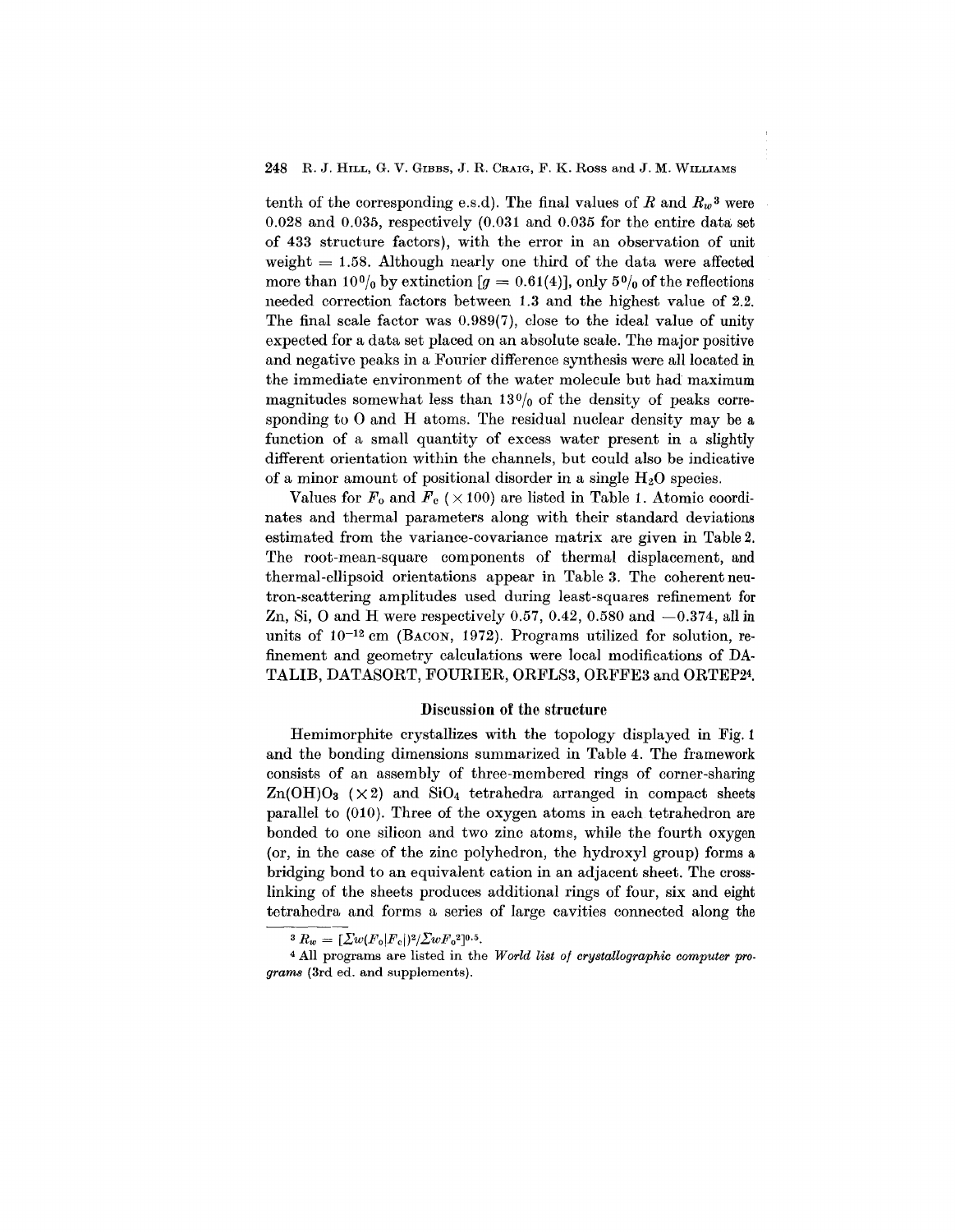|                                             |                                | Table 4. Interatomic distances and angles in hemimorphite*               |                |          |                                                                |                                                                                                                                                                |
|---------------------------------------------|--------------------------------|--------------------------------------------------------------------------|----------------|----------|----------------------------------------------------------------|----------------------------------------------------------------------------------------------------------------------------------------------------------------|
| SiO <sub>4</sub> tetrahedron:               |                                |                                                                          |                |          |                                                                |                                                                                                                                                                |
| $Si-O(2)$                                   | 1.620(3) $\AA$                 | $O(2) \cdots O(1) (\times 2)$                                            | $2.662(2)$ Å   |          | $\angle$ O(2)-Si-O(1)( $\times$ 2)                             | $110.4(1)$ °                                                                                                                                                   |
| $O(1)$ ( $\times$ 2)                        | 1.622(2)                       | O(4)                                                                     | 2.709(3)       |          | O(4)                                                           | 113.0(2)                                                                                                                                                       |
| O(4)                                        | 1.629(2)                       | $O(1) \cdot \cdot \cdot O(1)^i$                                          | 2.681(3)       |          | $O(1) - Si - O(1)^i$                                           | 111.5(2)                                                                                                                                                       |
| $\langle$ Si-O $\rangle$                    | 1.623(2)                       | $O(4) ( \times 2)$                                                       | 2.591(2)       |          | $O(4)$ ( $\times 2$ )                                          | 105.7(1)                                                                                                                                                       |
|                                             |                                | $< 0 \cdots 0$                                                           | 2.649(2)       |          | $<$ /0 - Si - 0 >                                              | 109.5(1)                                                                                                                                                       |
| ZnO <sub>4</sub> tetrahedron:               |                                |                                                                          |                |          |                                                                |                                                                                                                                                                |
| $\rm Zn - O(3)$                             | $1.935(2)$ Å                   | $O(3) \cdots O(1)^{ii}$                                                  | $3.211(2)$ Å   |          | $\angle$ O(3)-Zn-O(1) <sup>ii</sup>                            | $111.4(1)$ °                                                                                                                                                   |
| $O(1)^{ii}$                                 | 1.951(2)                       | $O(1)^{iii}$                                                             | 3.259(3)       |          | $O(1)^{iii}$                                                   | 113.7(1)                                                                                                                                                       |
| $O(1)^{iii}$                                | 1.956(2)                       | O(2)                                                                     | 3.214(3)       |          | O(2)                                                           | 110.4(1)                                                                                                                                                       |
| O(2)                                        | 1.980(2)                       | $O(1)^{ii} \cdots O(1)^{iii}$                                            | 3.116(2)       |          | $O(1)^{ii}$ -Zn- $O(1)^{iii}$                                  | 105.82(7)                                                                                                                                                      |
| $\langle Zn-0\rangle$                       | 1.956(1)                       | O(2)                                                                     | 3.169(2)       |          | O(2)                                                           | 107.47(9)                                                                                                                                                      |
|                                             |                                | $O(1)^{iii} \cdot \cdot \cdot O(2)$                                      | 3.179(3)       |          | $O(1)^{iii}$ -Zn- $O(2)$                                       | 107.71(8)                                                                                                                                                      |
|                                             |                                | $< 0 \cdots 0$                                                           | 3.191(2)       |          | $\langle 0 - Zn - 0 \rangle$                                   | 109.4(1)                                                                                                                                                       |
| Framework anions:                           |                                |                                                                          |                |          |                                                                |                                                                                                                                                                |
| $Zn^{iv}$ - O(1) - $Zn^{v}$ 114.01(7) $\AA$ |                                |                                                                          |                |          |                                                                | $\text{Zn}$ -O(2)-Zn <sup>i</sup> 119.8(1) <sup>°</sup> $\text{Zn}$ -O(3)--Zn <sup>vi</sup> 126.9(1) <sup>°</sup> $\text{Si}-$ O(4)--Si <sup>vi</sup> 149.5(2) |
| $\text{Zn}^{iv}$ - O(1) - Si 116.7(1)       |                                | $Zn-O(2) - Si(\times 2)$ 119.47(6) $Zn-O(3) - H(35) (\times 2)$ 110.4(2) |                |          |                                                                |                                                                                                                                                                |
| $\text{Zn}^v$ - O(1) - Si 128.3(1)          |                                |                                                                          |                |          |                                                                |                                                                                                                                                                |
| Water molecule and hydroxyl group:          |                                |                                                                          |                |          |                                                                |                                                                                                                                                                |
| $\mathbf H$<br>$O_d$                        | $O_a$                          | $O_d-H$                                                                  | $H \cdots 0_a$ |          | $O_d \cdots O_a$ $\mathcal{O}_d$ - $H \cdots O_a$ H $\cdots$ H | $/H - O_d - H$                                                                                                                                                 |
| O(3)<br>H(35)                               | O(5)                           | 0.957(7)                                                                 | 1.986(8)       | 2.941(6) | 175.0(8)                                                       |                                                                                                                                                                |
| O(5)                                        | $O(3)^{iv}$<br>$H(35)\times 2$ | 0.888(17)                                                                | 2.271(19)      | 3.127(6) | 161.8(15)                                                      | 1.25(2)<br>89(2)                                                                                                                                               |

\* Symmetry transformations for atoms outside the asymmetric unit:

 $\frac{1}{\sqrt{2}}$  i.  $-x, y, z$  ii.  $0.5-x, 0.5-y, -0.5+z$  iii. x, y, z-1.0 iv. x, y, 1.0 + z v.  $0.5-x, 0.5-y, 0.5+z$  vi. x,  $-y, z$  vii.  $-x, -y, z$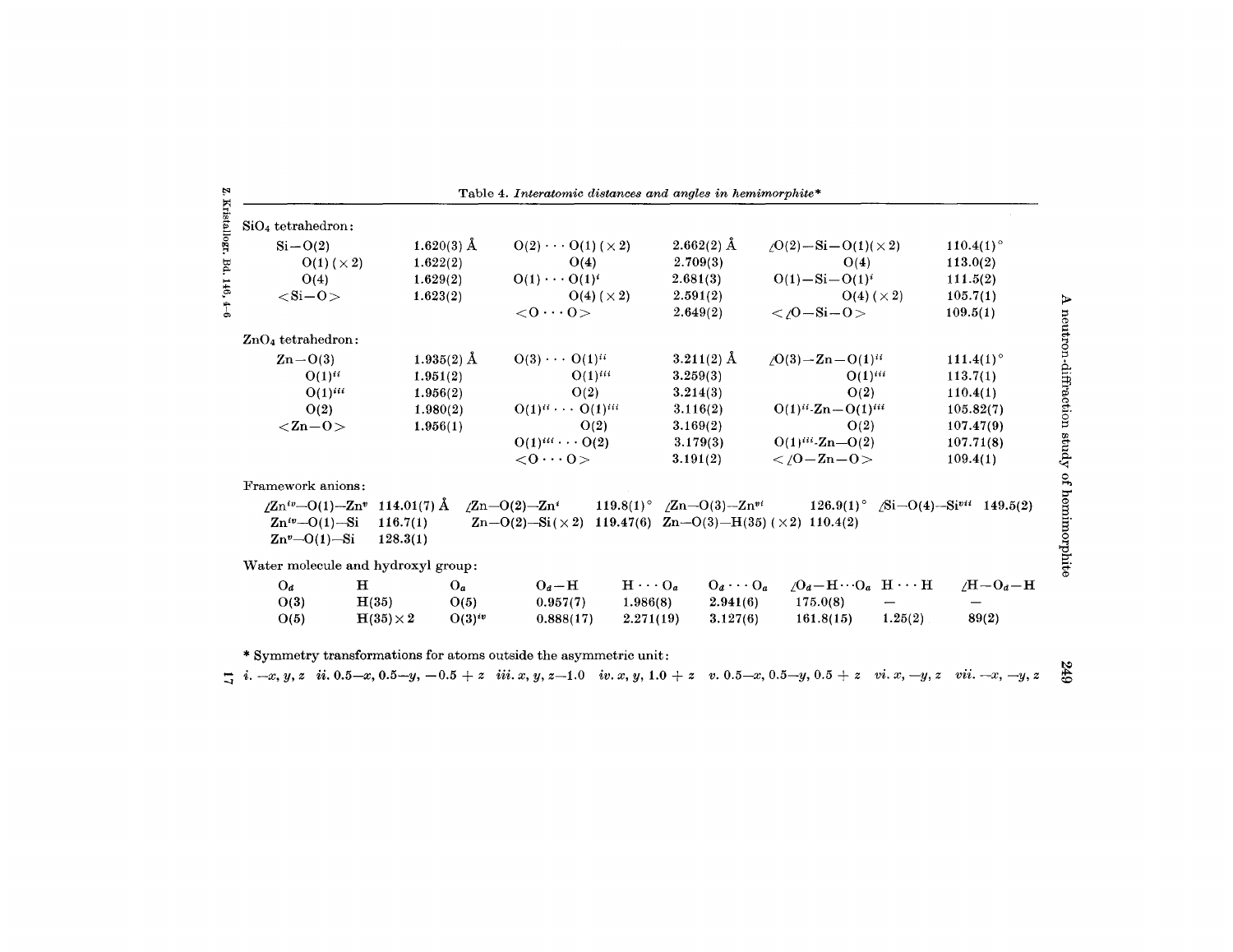

Fig. 1. Unit-cell diagram of the hemimorphite crystal structure. Thermal el. lipsoids for all atoms represent  $50\%$  probability surfaces. Atoms outside the asymmetric unit are labelled with superscript primes

c axis. The water molecules near the centers of these cavities (in the plane of the eight fold rings), are orientented parallel to (010), and are held in place by hydrogen bonds to the hydroxyl groups (Fig. 2). On heating, it is apparent that the  $H_2O$  molecule is able to pass through the 6-membered ring (possibly by a process of proton exchange with the hydroxyl group) into an anjacent (vacated) cavity above or belong it in the c-axis direction without disruption of the structure.

Although the nuclear coordinates determined in the present study (Table 2) for the atoms not involved in bonds to hydrogen are similar to the values derived by x-ray diffraction as reported by McDoNALD and CRUICKSHANK (1967), the positions of the oxygen atoms of the hydroxyl group,  $O(3)$ , and water molecule,  $O(5)$ , differ by 0.03 and *0.07 A,* respectively. The significance of these differences is, of course, markedly reduced by the large e.s.d.'s associated with the atomic coordinates in the earlier study, but it is interesting to note that in the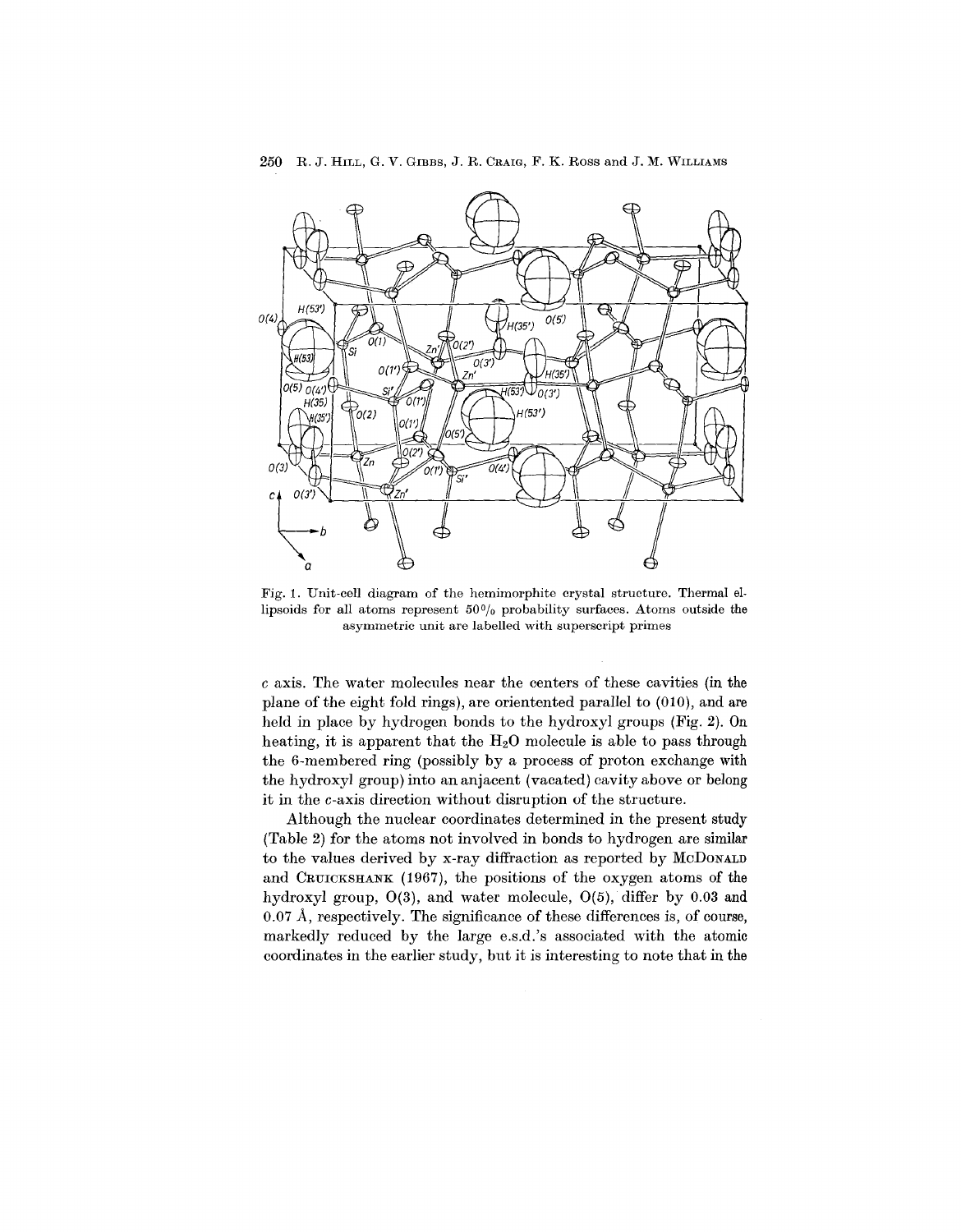

Fig. 2. Section through the cavity at  $y = 0$  in the hemimorphite unit cell. Thermal ellipses for all atoms represent  $50\%$  probability surfaces. Hydrogen bonds are indicated by dashed lines

case of  $O(3)$  and  $O(5)$  the oxygen position in the x-ray study is displaced, relative to the neutron diffraction position, toward the region of space expected to be occupied by the oxygen lone pair electrons. Similar shifts due to asphericity of the electron distribution, as determined in the x-ray study, have been reported in a number of other structures containing terminal 0, Nand H atoms (see, for example, COPPENS, 1977), but the magnitudes of the nonhydrogen-atom displacements in these instances are only about 0.01 A. We are at present collecting a set of room-temperature x-ray data in an attempt to verify the apparently larger shift observed for the more isolated watermolecule oxygen atom in hemimorphite.

The 0(5) atom lies slightly below the center of a rectangle of nearest-neighbor  $O(3)$  atoms in the plane at  $y = 0$  (Fig. 2). Based on the relative sizes of the angles subtended by the  $O(3)$  atom pairs above and below  $O(5)$ , McDoNALD and CRUICKSHANK (1967) inferred that the water-molecule protons are directed towards the 0(3) atoms below 0(5) in the unit cell but in positions considerably displaced from the  $0(5)-0(3)$  lines. In fact, the present study indicates that the H<sub>2</sub>O group is oriented in the reverse direction, and although the  $O(5)$ - $H(53) \cdots O(3)$  angle does deviate significantly from 180° (Table 4),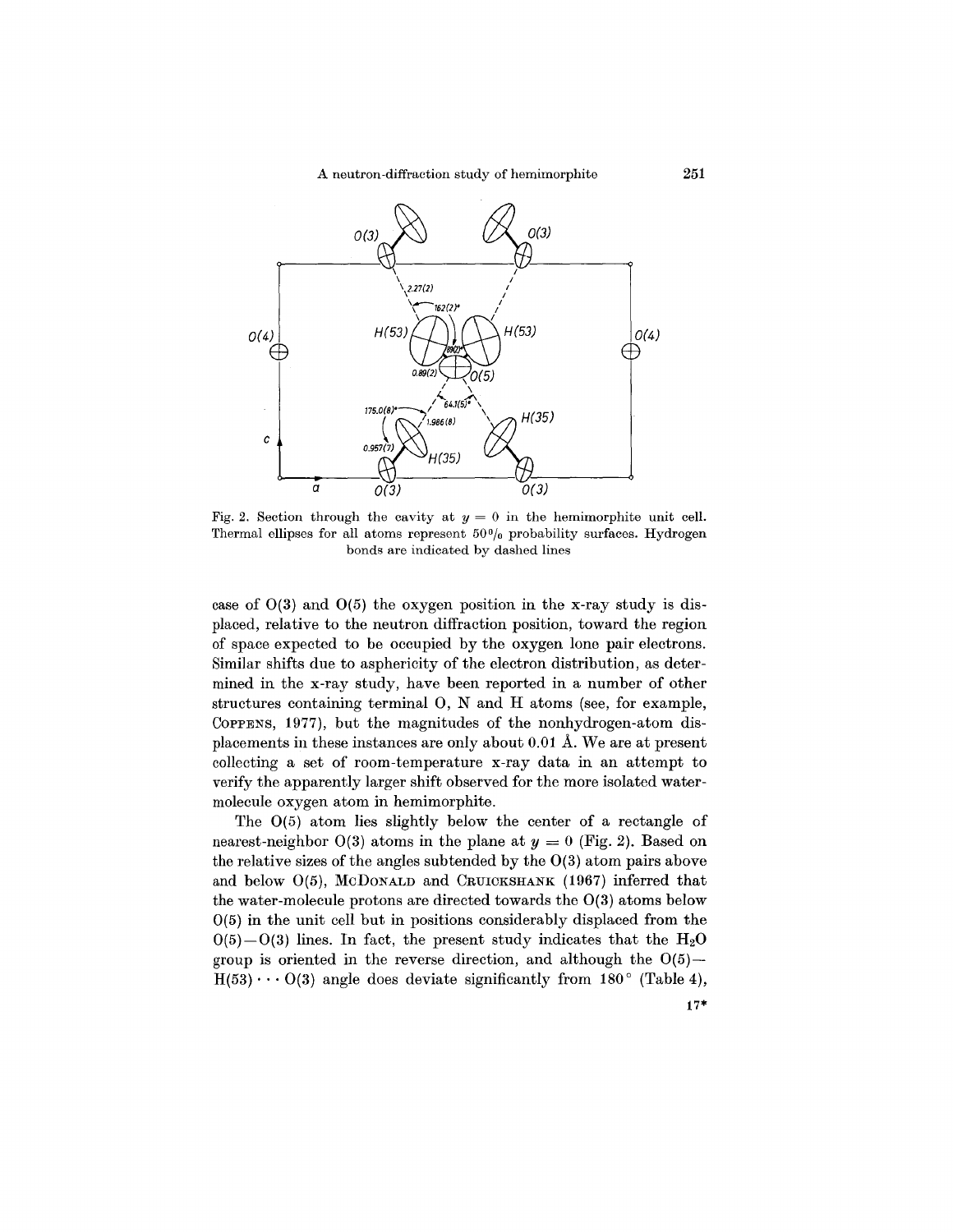the value is only slightly smaller than the mean angle (164°) documented for hydrogen bonds in other structures (BAUR, 1970a). The  $O(3)$ -H(35)  $\cdots$  O(5) angle, on the other hand, is much wider (175<sup>o</sup>). Indeed, the orientation of the water molecule appears to be controlled by the arrangement of the  $Zn-O(3)-Zn$  linkage which dictates that the H(35) atom is directed in the positive z-axis direction in an attempt to fulfill the requirements of  $sp^2$  hybridization on  $O(3)$ . The H(53) atoms respond to this situation by positioning themselves on the opposite side of  $O(5)$ , in which arrangement they are able to form hydrogen bonds to  $O(3)$  from below. Since  $H(35)$  is bonded to the bridging  $O(3)$  atom in a Zn- $O$ -Zn linkage, it is not surprising that its thermal vibration parameters are lower and its hydrogen bonds to 0(5) therefore stronger than those involving the H(53) atom. Under these circumstances the observed location of the O(5) atom in a site closer to the  $O(3)$  atoms below it in the unit cell is to be anticipated. However, both sets of hydrogen bonds are relatively long (Table 4) and would not be expected to anchor the  $H_2O$  group firmly in one place. Nevertheless, the absence of any significant peaks of residual nuclear density suggests that the  $H_2O$  group is not disordered over a number of markedly different sites within the cavity as suggested by McDoNALD and CRUICKSHANK (1967). Instead, the rather narrow  $H(53)$ --O(5)- $H(53)$ valence angle, together with the large thermal parameters for H(53), indicates that the protons are disordered over a few closely spaced sites, each of which violates the overall *mm2* symmetry of the cavity but lies within the observed "thermal" ellipsoid of vibration. With this in mind it is interesting to note that the  $O(3)-H(35)$  bond distance of 0.957(7) Å is close to the mean value  $(0.96 \text{ Å})$  in other structures (BAUR, 1970a), whereas the  $O(5)-H(53)$  distance of 0.888(17) Å is at the lower limit of the observed range. When these bond lengths are corrected for thermal motion under the "riding" approximation of BUSING and LEVY (1964), the values increase to 1.103(7) and 0.95(2)  $\AA$ , respectively.

## Molecular-orbital study

McDoNALD and CRUICKSHANK (1967) were able to justify the classification of hemimorphite as a framework structure rather than as a pyrosilicate (first proposed by ZOLTAI, 1960) by drawing attention to the approximate equality of the  $Si-O$  bond lengths in the pyrosilicate ion, and to the likelihood of *Sp2* hybridization of the orbitals on  $O(1)$  and  $O(2)$  due to the close proximity of their valence angles to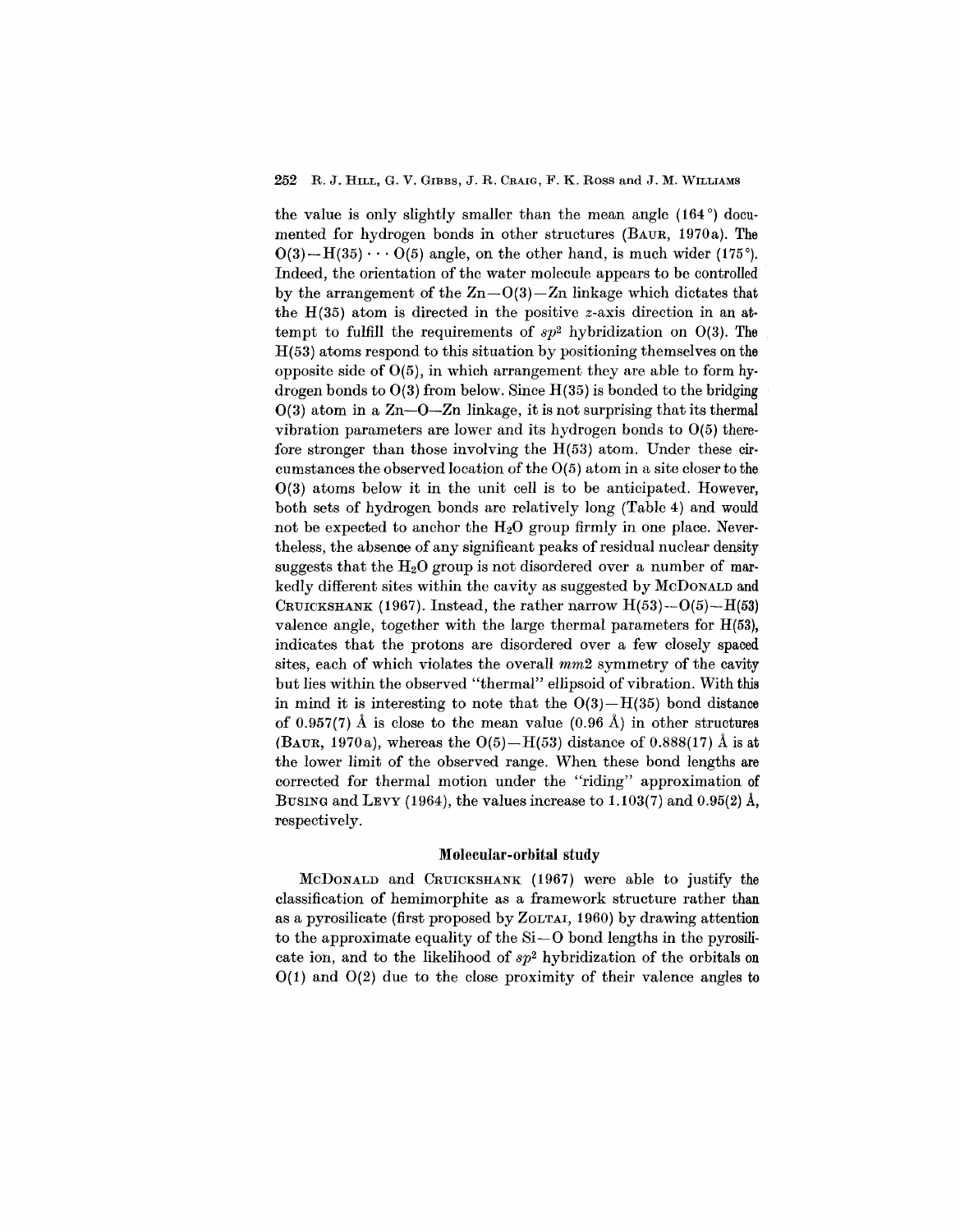$120^{\circ}$  (Table 4). Of course, the small range in Si-O bond lengths may also be rationalized in terms of an electrostatic model since all the oxygen atoms are completely charge balanced (BAUR, 1970 b). However neither of these models is able to account for the relatively large range in  $\text{Zn}-\text{O}$  bond lengths from 1.935 to 1.980 Å. Therefore, in view of the apparent success of extended Huckel theory (EHT) in accounting for structural trends in a number of moderately complex systems (GIBBS *et al.,* 1972; TOSSELLand GIBBS, 1977) we were tempted to apply these concepts to the Si and Zn tetrahedral oxyanions in hemimorphite.

All calculations were performed with the program originally written by HOFFMANN (1963) assuming a minimum-valence *8P* basis for Si, Zn and 0, and an 8 basis for H, with the corresponding valenceorbital ionization energies and Slater orbital exponents listed in Table 5. In an attempt to account for the influence of the surrounding framework on the individual *T-O* bond lengths within each tetrahedron, the "first coordination sphere" of tetrahedral groups was included in the calculations in both instances: the theoretical basis for the neglect of more distant atoms has been discussed by KIER (1968) In addition, since shorter bonds necessarily tend to produce larger overlap populations, we have removed this induced correlation from consideration by fixing all  $Si-O$  and  $Zn-O$  bond lengths within each oxyanion cluster to values of 1.623 and 1.956 A, respectively (the  $0-H$  bond was left at 0.957 Å), while maintaining the  $0-T-0$  and  $T-O-T$  angles at their observed values. During the calculations, the

| Atom | Orbital | $VOIP*$           | $\xi^{**}$ |
|------|---------|-------------------|------------|
| Si   | 3s      | $14.83\text{ eV}$ | 1.634      |
|      | 3p      | 7.75              | 1.428      |
| Zn   | 4s      | 8.41              | 1.491      |
|      | 4p      | 3.58              | 1.445      |
| 0    | 2s      | 32.33             | 2.246      |
|      | 2p      | 15.79             | 2.227      |
| н    | 1s      | 13.60             | 1.200      |

Table 5. *Valence orbital ionization potential8 (VOIP) and Slater exponent8* (;)

and CORRINGTON (1970) VOIP's for Si, 0 and H are from BASCH *et al.* (1965); for Zn, from CUSACHS

\*\* Slater exponents for Si, Zn and <sup>0</sup> are from CLEMENTI and RAIMONDI (1963); for H, from BARTELL, Su and Yow (1970).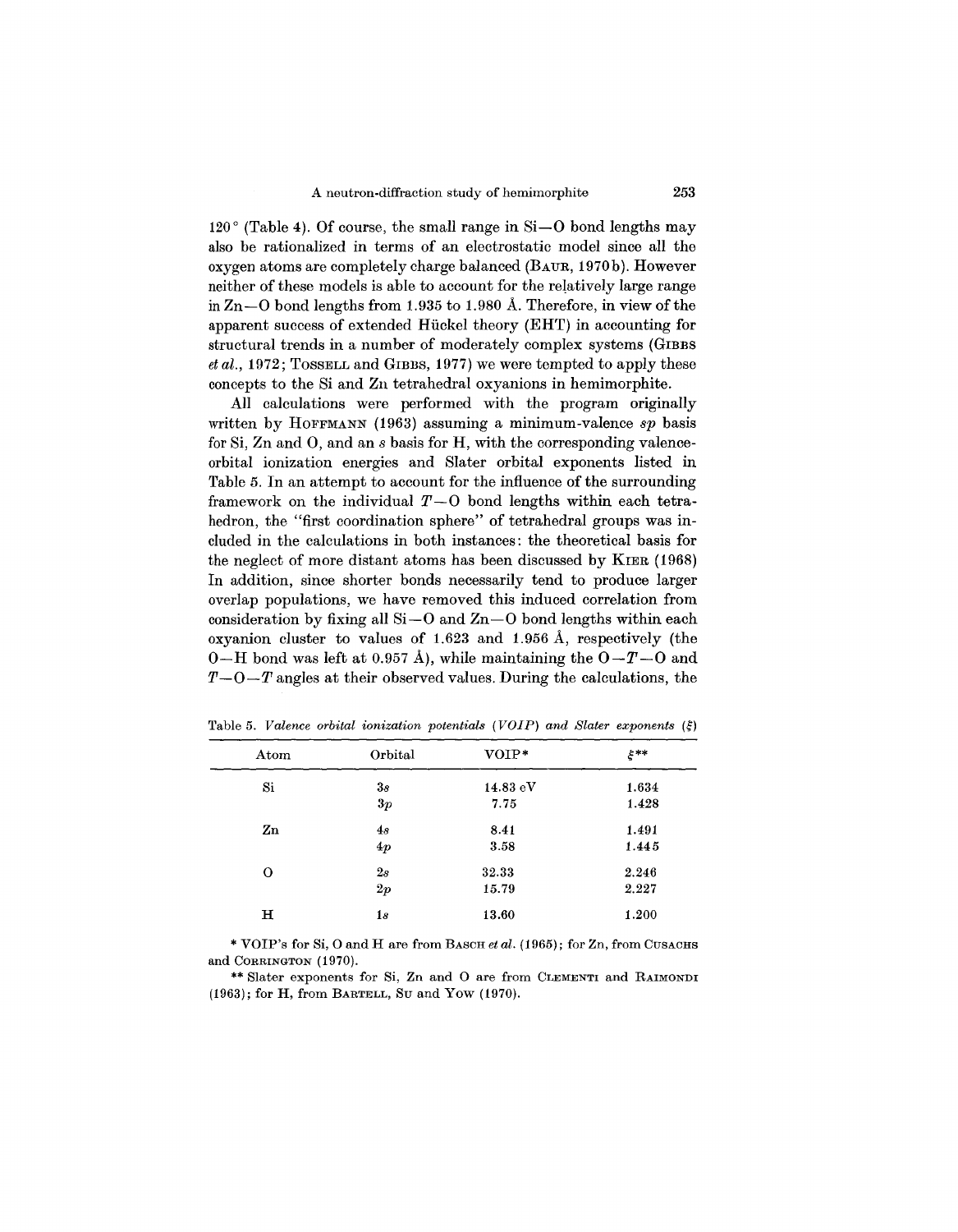254 R. J. HILL, G. V. GIBBS, J. R. CRAIG, F. K. Ross and J. M. WILLIAMS



Fig. 3. (a) Observed bond length,  $d$  (Si-O), for the central SiO<sub>4</sub> tetrahedron of the  $Si<sub>2</sub>Zn<sub>6</sub>O<sub>22</sub><sup>24-</sup> cluster in hemimorphic, plotted against the corresponding$ Mulliken bond-overlap population,  $n(S_i-0)$ . *(b)* Observed bond length,  $d(Z_n-0)$ for the central  $\rm ZnO_4$  tetrahedron of the  $\rm Si_3Zn_5O_{22}H^{21-}$  cluster in hemimorphite, plotted against the corresponding Mulliken bond-overlap population, *n(Zn-O).* In both *(a)* and *(b)* the overlap population was calculated assuming observed valence angles, and constant bond lengths of 1.623 and 1.956  $\AA$  for Si-O and Zn-O respectively

energy and shape of the molecular-orbital wave functions respond to the angular distortions by establishing different overlap populations for the inidividual bonds.

Figure  $3(a)$  is a plot of the observed bond length,  $d(S_i-0)$  *va*  $n(Si-O)$ , the calculated bond overlap population, for the four bonds in the central  $SiO_4$  tetrahedron of the  $Si_2Zn_6O_{22}^{24-}$  cluster. Despite the very small range in  $Si-O$  bond lengths, it is clear that  $n(Si-O)$  correlates very well with  $d(Si-O)$ , shorter bonds tending to involve larger overlap populations. Although the calculated value of  $n(T-0)$  cannot be regarded as the actual number of electrons localized in the internuclear region, the general belief that they are closely related (COUL-SON, 1970) is consistent with the above results. Encouraged by the discovery that the correlation between  $d(S_i-O)$  and  $n(S_i-O)$  was not as well developed when the calculation was repeated without the influence of the zinc tetrahedra *(i.e.,* on the  $\text{Si}_2\text{O}_7$ <sup>6-</sup> group alone), we were surprised to find that EHT was not able to rationalize the bondlength variations within the  $ZnO_4$  group at the center of the  $Si_3Zn_5H^{21-}$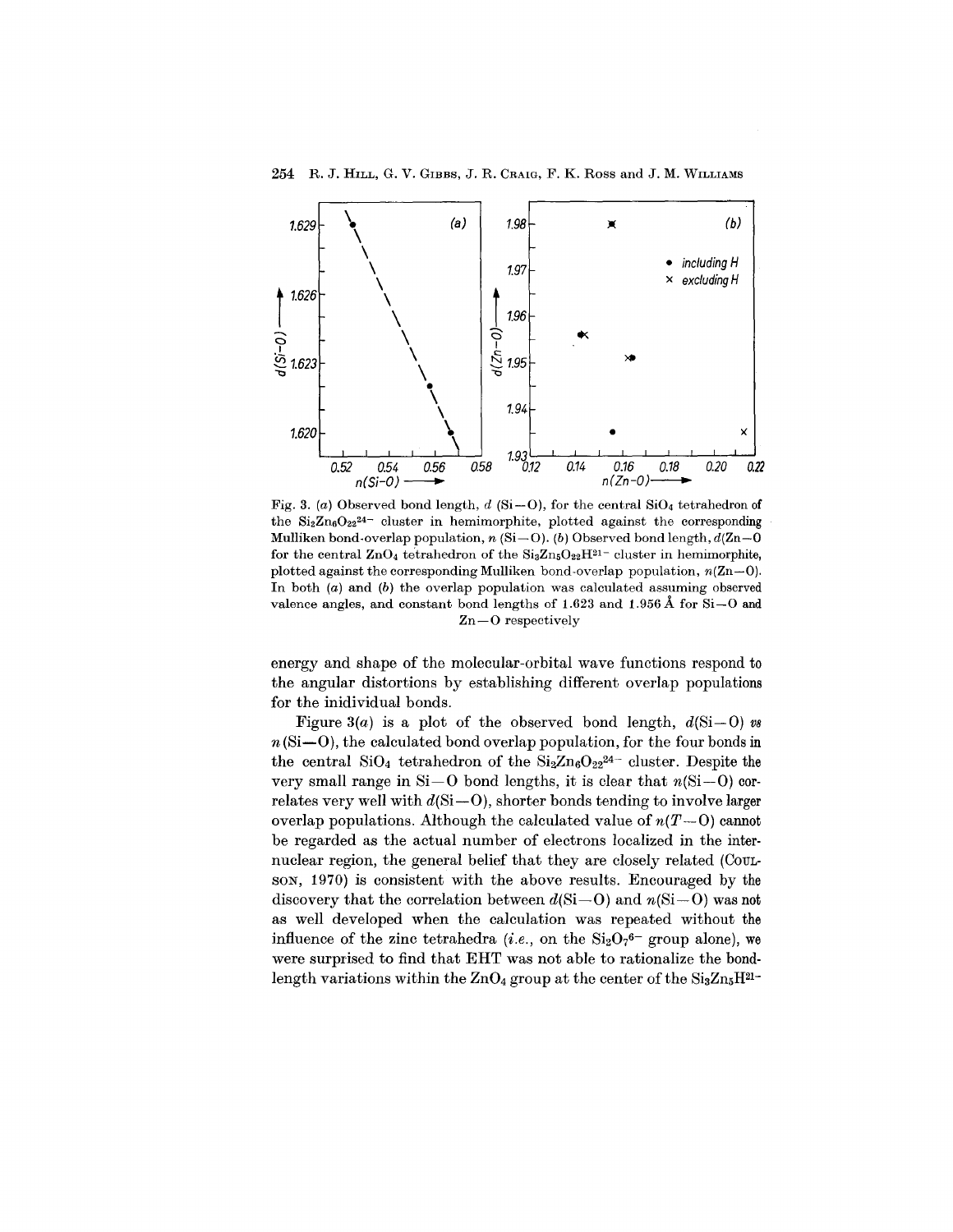cluster (Fig. 3b). With the removal of the proton from consideration, EHT successfully predicts that the  $Zn-O(3)$  bond should be the shortest, and also that  $O(3)$  is the point of attachment of the proton (by assigning a significantly larger value of calculated electrical charge to that atom), but the lengths of the other bonds remain essentially independent of overlap population (Fig. *3b).* In both cases the results were unaffected by the inclusion of the completely filled *3d* orbitals on the zinc atoms.

Earlier studies of the isolated tetrahedral oxyanions of a large number of second-, third- and fourth-row elements have indicated that a moderate to very strong correlation exists between  $n(T-0)$  and  $\langle 0-T-0\rangle$ <sub>3</sub>, the mean of the three  $0-T-0$  angles common to the bond (LOUISNATHAN and GIBBS, 1972; TOSSELL and GIBBS, 1977). The results of these calculations have been used to rationalize similar correlations observed between  $d(T-0)$  and  $\langle 0-T-0\rangle$ <sub>3</sub> in more than 100 precisely determined crystal structures containing the corresponding *T04n-* groups. In both cases the correlation is observed to increase from left to right along each row of the periodic table. In other words, for a given range of  $\langle 0 - T - 0 \rangle$  the range of observed bond lengths,  $\Delta d(T-0)$ , and of calculated bond-overlap populations,  $\Delta n(T-0)$ , is greater for B, S and Se than for T atoms of lower electronegativity in the same period (TossELL and GIBBS, 1977).

In the past it has been suggested that these trends are a reflection of a general increase in the directional properties of the bond as the electronegativity difference between the bonded atoms decreases along each period (TOSSELL and GIBBS, 1977). The poor correlations obtained above for the zinc cluster in hemimorphite, and also from an analysis of the relationship between  $n(\text{Zn}-\text{O})$ ,  $d(\text{Zn}-\text{O})$  and  $<$ 0 $-$ Zn $-$ O $>$ <sub>3</sub> in a number of other precisely determined crystal structures (HILL and GIBBS, in preparation) are, therefore, consistent with the overall trend observed for the fourth-row elements. However, in spite of the fact that the electronegativity of Si is only slightly larger than that of Zn, EHT was clearly far more successful in rationalizing in spite of the fact that the electronegativity of Si is only slightly larger than that of Zn, EHT was clearly far more successful in rationalizing the bond-length variations for the silicate cluster. Indeed, the intraperiod relationship for  $\Delta n(T-0)$  and  $\Delta d(T-0)$  with electronegativity consistently breaks down for elements in different periods, even though the bonds may be predicted (PAULING, 1960) to have the same degree of covalent character. For example, small changes in *<O-T-O>a*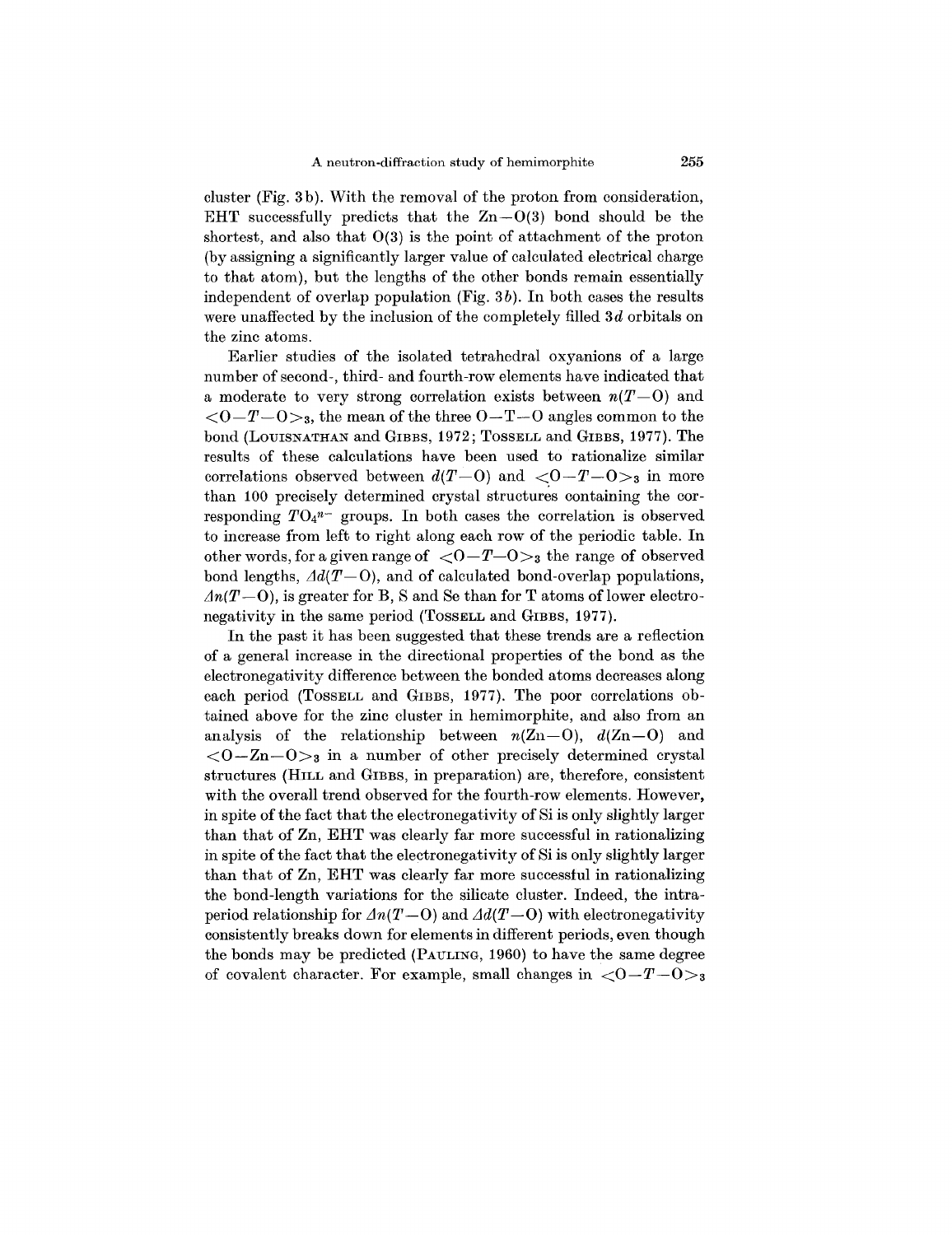256 R. J. HILL, G. V. GIBBS, J. R. CRAIG, F. K. Ross and J. M. WILLIAMS



Fig. 4. *(a)* Variation of  $Ad(T-0)$  as a function of  $d(T-0)$  for second-, third, and fourth-row  $TQ_4^{n-}$  tetrahedral oxyanions.  $\Delta d(T-0)$  is defined as  $d(T-0)$ - $\langle d(T-0) \rangle$ , where  $\langle d(T-0) \rangle$  is the mean  $d(T-0)$  value calculated at valence angles of  $100^{\circ}$  and  $120^{\circ}$  from published value calculated at valence angles of 100<sup>°</sup> and 120<sup>°</sup> from published linear regression equations relating  $d(T-0)$ and  $\langle 0-T-0\rangle_3$  (Tossell and GIBBS, 1977). *(b)* Variation of  $\Delta n(T-0)$  as a function of  $d(T-0)$  for the same oxyanions as in *(a)*.  $\Delta n(T-0)$  is defined as  $n(T-0) - \langle n(T-0) \rangle$ , where  $\langle n(T-0) \rangle$  is the mean  $n(T-0)$  value calculated at valence angles of  $100^{\circ}$  and  $120^{\circ}$  assuming a constant  $d(T-0)$ value and *Oav* point symmetry for each ion. The lower curve represents the relationship between  $\Delta n(Zn-0)$  and  $d(Zn-0)$  for the bond lengths in the range 1.4-2.0 Å; the upper curve gives the equivalent relationship for the  $SiO<sub>4</sub>$  group

within the borate group are observed to produce a greater change in the length of the common bond than the same angular changes occurring in the somewhat larger arsenate group, even though B and As have the same electronegativity. On the other hand, tetrahedral oxyanions about As and Be have approximately the same mean bond length and display very similar bond-length changes as a function of  $<$ 0 $-$ *T* $-$ 0 $>$ <sub>3</sub>, despite the fact that the cations have significantly different electronegativities. From a detailed analysis of bond-length and valence-angle variations in a wide variety of tetrahedral oxyanions it is now clear that the dependence of bond length on the average of the three valence angles common to the bond is more a function of the mean  $T-0$  bond length itself than of the electronegativity difference between the bonded atoms (Fig. *4a).*

Despite the fact that EHT is based on a totally covalent-bonding model and would therefore be expected to be strongly influenced by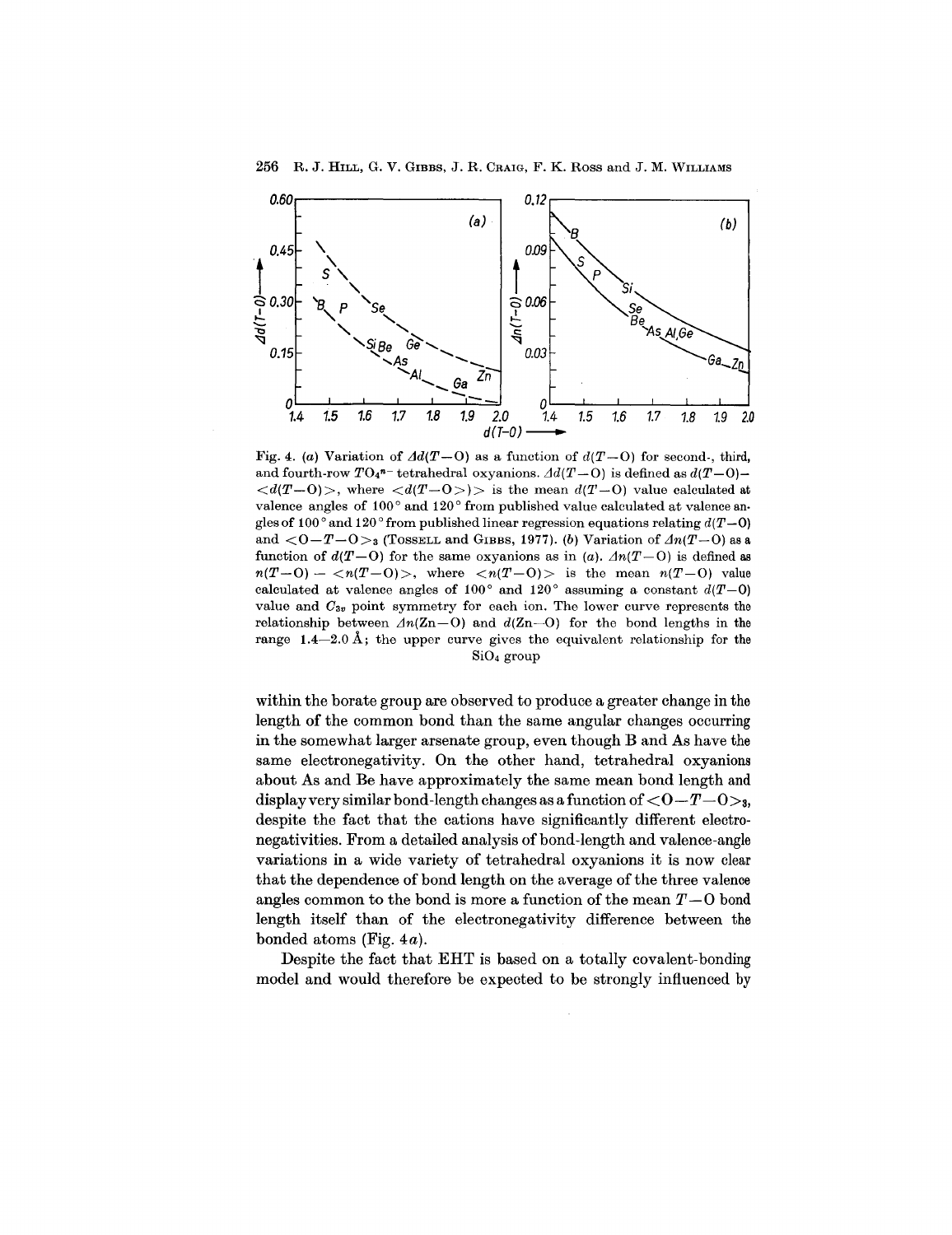the electronegativities of the atoms incorporated into the calculations, values of  $\Delta n(T-0)$  far all tetrahedral oxyanions studied show a monotonic dependence on  $d(T-0)$  which is very similar to the relationship between  $\mathcal{A}d(T-0)$  and  $d(T-0)$  (Fig. 4b). Indeed, this same relationship may be replicated by artificially changing the bond length over the range 1.4 to 2.0 A for any of the *T04n-* group considered. In Fig. 4b the relationship between  $\Delta n(T-0)$  and  $d(T-0)$  for  $T = Zn$ and Si have been plotted over the entire range of  $d(T-0)$  values. The displacement of the two curves is a reflection of the different VOIP's and Slater exponents used to characterize the orbitals in the EHT calculations, but their overall shapes are remarkably similar. Therefore, although the observed changes in bond length may indeed be rationalized in terms of changes in bond-overlap population  $\lceil \Delta d(T-0) \rceil$ and  $\Delta n(T-0)$  are linearly related with a correlation coefficient of 0.86], the fact that  $\Delta n(T-0)$  is essentially independent of the exact EHT parameterization suggests that these changes are really a *geometric* function of orbital overlap.

Under these circumstances, the success with which EHT is able to simulate changes in bond length within tetrahedral oxyanions is not so much a function of the classical (Pauling) covalent character of the bond, but of the overall size of the tetrahedral oxyanion itself. For large  $T O_4^{n-}$  groups, like the zinc tetrahedron in hemimorphite, orbital overlap is little affected by changes in  $O-T-O$  angle, and in these cases the observed bond-length distortions probably reflect the influence of other factors, perhaps electrostatic in nature, not modelled in the EHT calculation.

## Acknowledgements

It is a pleasure to acknowledge the Earth Sciences Section and the Materials Research Division of the National Science Foundation for supporting this study with grants DES75-14912 and DMR75-03879 and the Research Division at VPI & SU for defraying the computer costs. Neutron-diffraction research at Argonne National Laboratory is performed under the auspices of the Division of Physical Research of the U.S Energy Research and Development Administration. Acknowledgements are also gratefully made for partial support of the neutron-diffraction research by J.M.W. and F.K.R. to the National Science Foundation (Grant No. CHE76-07409). We are indebted to Dr. P. L. JOHNSON for his assistance during data collection and processing, and to Professor D. W. J. CRUICKSHANK for originally draw-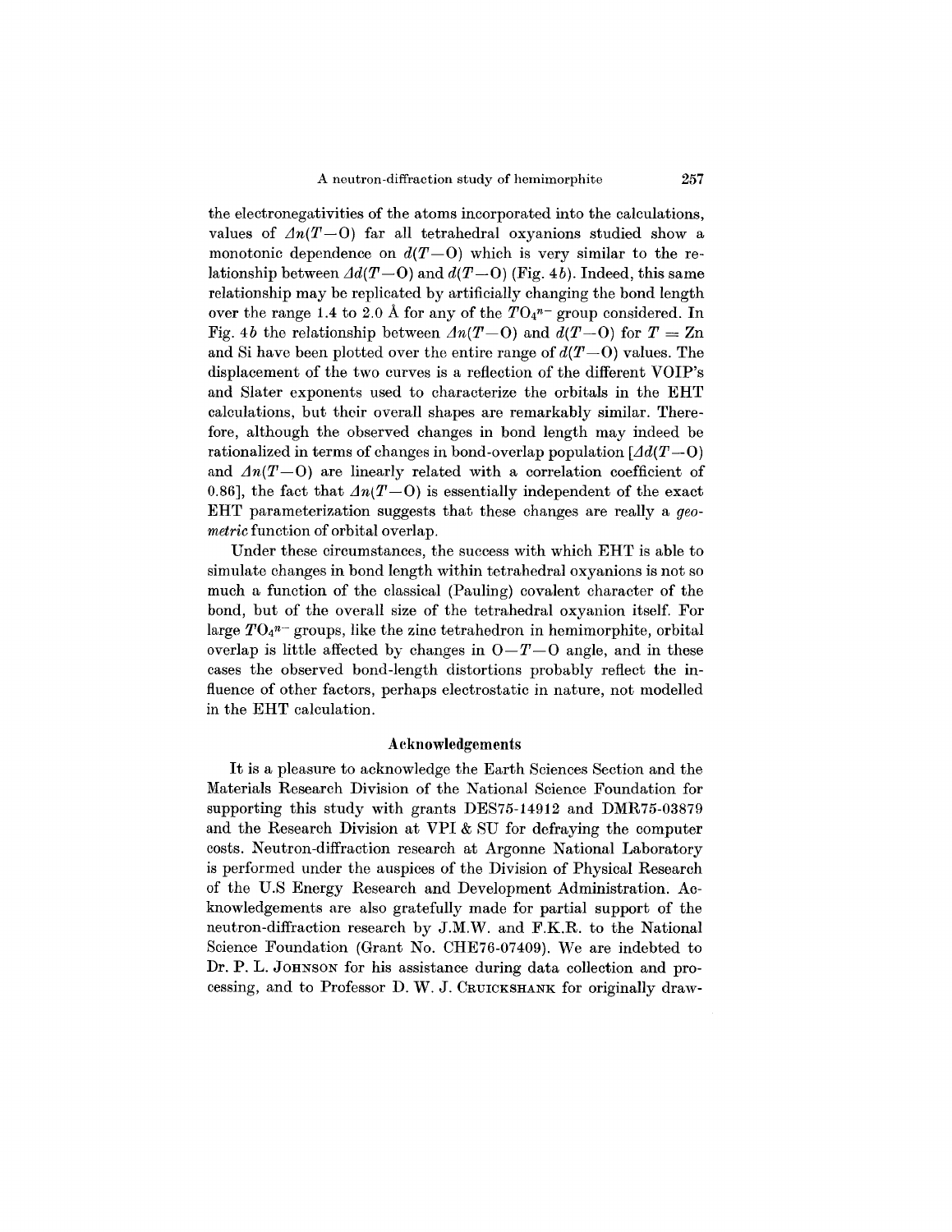ing our attention to the possible influence of tetrahedral oxyanion size on the sensitivity of overlap population to valence angle changes. We also thank Mrs. RAMONDA HAYCOCKS for typing the manuscript and Mrs. SHARON CHIANG for drafting the figures.

### References

- G. E. BACON (1972), Coherent neutron scattering amplitudes. Acta Crystallogr.  $A\ 28,\ 357\!-\!358$
- G. A. BARCLAY and E. G. Cox (1960), The structure of hemimorphite. Z. Kristal. logr. 113, 23-29.
- L. S. BARTELL, L. S. Su and H. Yow (1970). Lengths of phosphorus-oxygen and sulfur-oxygen bonds. An extended Hückel molecular orbital examination of Cruickshank's  $d_{\pi}$ -p<sub> $_{\pi}$ </sub> picture. Inorg. Chem. 9, 1903-1912.
- H. BASCH, A. VISTE and H. B. GRAY (1965), Valence orbital ionization potentials from atomic spectral data. Theoret. chim. Acta (Berl.) 3, 458-464.
- W. H. BAUR *(1970a),* Hydrogen. In: *Handbook of Geochemistry,* Vol. II/S. lA, 1- 5. Springer-Verlag, Berlin.
- W. H. BAUR *(1970b),* Bond length variation and distorted coordination polyhedra in inorganic crystals. Trans. Amer. Crystallogr. Assoc. 6, 129-155.
- W. R. BUSING and H. A. LEVY (1964), The effect of thermal motion on the estimation of bond lengths from diffraction measurements. Acta Crystallogr.  $17,142-146.$
- E. CLEMENTI and D. L. RAIMONDI (1973), Atomic screening constants from SCF functions. J. Chern. Physics. 38, 2686-2689.
- P. COPPENS (1977), Experimental electron densities and chemical bonding. Angew. Chern. Int. Ed. Engl. 16, 32-40.
- P. COPPENS and W. C. HAMILTON (1970), Anisotropic extinction corrections in the Zachariasen approximation. Acta Crystallogr. A 26, 71-83.
- C. A. COULSON (1970), a-bonds; n-bonds. In: H. EYRING, Ed., *Physical Chem. istry, An Advanced Treatise.* Academic Press, New York.
- G. T. FAUST (1951), Thermal analysis and x-ray studies of sauconite and of some zinc minerals of the same paragenetic association. Amer. Mineral. 36, 795-822.
- G. V. GIBBS, S. J. LOUISNATHAN, P. H. RIEBE and M. W. PHILLIPS (1974), Semiempirical molecular orbital calculations for the atoms of the tetra. hedral framework in anorthite, low albite, maximum microcline and reedmergnerite. In: W. S. MACKENZIE and J. ZUSSMAN, Eds., *The Feldspars,* . Manchester Univ. Press, Manchester.
- R. HOFFMAN (1963), An extended Hückel theory. I. Hydrocarbons. J. Chem. Physics  $39, 1397 - 1412$ .
- T. Ito and J. WEST (1932), The structure of hemimorphite  $(H_2Zn_2SiO_5)$ . Z. Kristallogr.  $83, 1-8.$
- L. B. KIER (1968), The conformation of 20-oxopregnane hormones from mo. lecular orbital calculations and a consideration of the cortisol receptor. J. Medicinal Chern. 11, 915-919.
- H. A. LEVY (1956), Symmetry relations among coefficients of the anisotropic temperature factor. Acta Crystallogr. 9, 679.